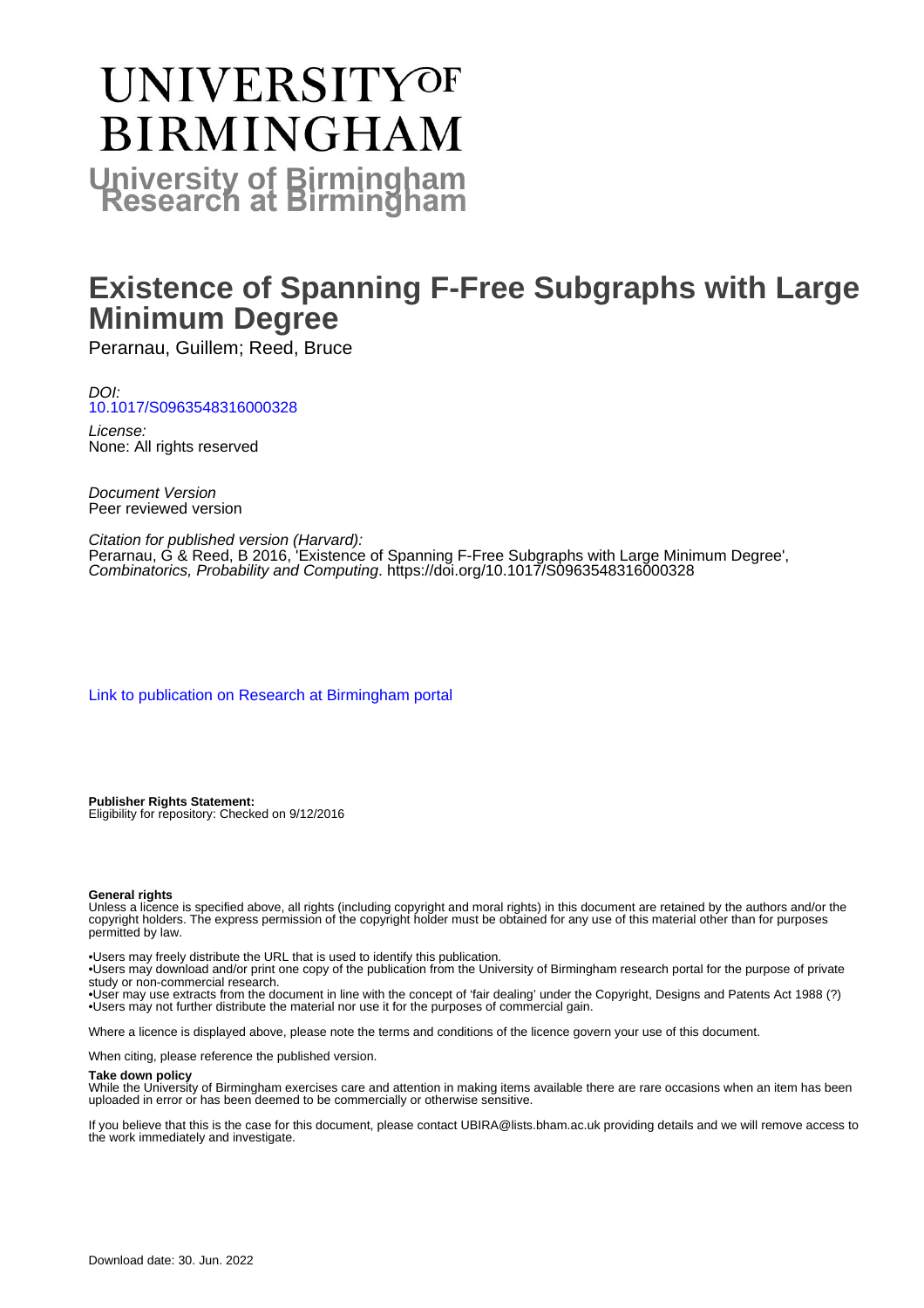### Existence of spanning  $\mathcal F$ -free subgraphs with large minimum degree

Guillem Perarnau<sup>∗</sup> Bruce Reed†

November 25, 2016

#### Abstract

Let  $\mathcal F$  be a family of graphs and let  $d$  be large enough. For every  $d$ -regular graph  $G$ , we study the existence of a spanning  $\mathcal{F}\text{-free subgraph of } G$  with large minimum degree. This problem is wellunderstood if  $F$  does not contain bipartite graphs. Here we provide asymptotically tight results for many families of bipartite graphs such as cycles or complete bipartite graphs. To prove these results, we study a locally injective analogue of the question.

#### 1 Introduction

Let  $G = (V, E)$  be a d-regular graph on n vertices. It is well-known that every d-regular graph has a spanning triangle-free subgraph H with minimum degree at least  $d/2$ . Let F denote a family of graphs. We say that G is F-free if for every  $F \in \mathcal{F}$ , G does not contain any subgraph isomorphic to F. In this paper we study the which is the largest minimum degree of a spanning  $\mathcal{F}\text{-free}$  subgraph H of a d-regular graph G.

Let  $ex(n, \mathcal{F})$  be the maximum number of edges in an  $\mathcal{F}$ -free graph on n vertices. Since the complete graph  $K_n$  on  $n = d + 1$  vertices is d-regular, the minimum degree of a spanning F-free subgraph H of  $K_{d+1}$  is at most  $2ex(d+1,\mathcal{F})/(d+1)$ . In [\[11\]](#page-21-0), Foucaud, Krivelevich and Perarnau conjectured the following.

<span id="page-1-0"></span>**Conjecture 1** ([\[11\]](#page-21-0)). For every family F there exists a constant  $c_F > 0$  such that for every  $d > 1$ and every d-regular graph  $G$ , there exists a spanning  $\mathcal F$ -free subgraph  $H$  of  $G$  with minimum degree  $\delta(H) \geq c_{\mathcal{F}} \cdot \frac{\operatorname{ex}(d, \mathcal{F})}{d}$  $\frac{a, r}{d}$ .

Here and throughout the paper, for any two functions  $f, g$  that depend on several variables, including d, we will use the standard asymptotic notation  $g = \Omega(f)$  to denote the following: given that all variables apart from d are fixed, we have  $\liminf_{d\to\infty}(g/f) > 0$ . We also use  $g = O(f)$  to denote  $f = \Omega(g)$ , and  $g = \Theta(f)$  if both  $g = \Omega(f)$  and  $g = O(f)$  hold. For instance, Conjecture [1](#page-1-0) can be written as: given a family  $\mathcal F$ , for every d and every d-regular graph G, there exists a spanning  $\mathcal F$ -free subgraph H of G with minimum degree  $\delta(H) = \Omega(\text{ex}(d, \mathcal{F})/d)$ .

<sup>∗</sup>School of Mathematics, University of Birmingham, Montreal, Quebec, Canada. g.perarnau@bham.ac.uk.

<sup>†</sup>Kawarabayashi Large Graph Project, National Institute of Informatics, Japan. breed@mcgill.ca.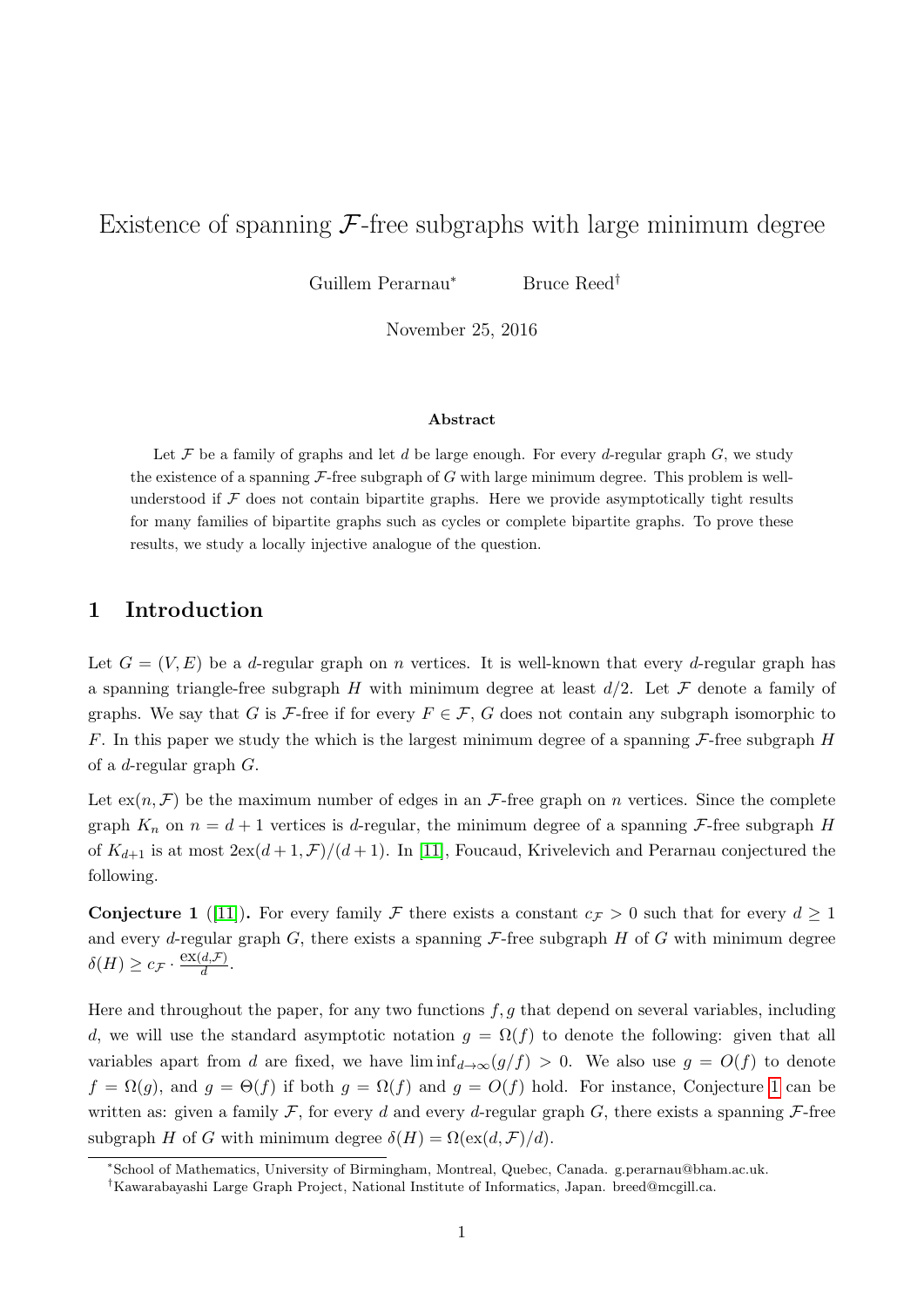If the chromatic number of  $\mathcal{F}^1$  $\mathcal{F}^1$  is at least 3 (i.e., there are no bipartite graphs in  $\mathcal{F}$ ) it is easy to verify the conjecture (see Proposition 1 in [\[11\]](#page-21-0) for a precise result).

The family  $\mathcal{F}_g = \{C_3, \ldots, C_{g-1}\}\$ is of special interest since a graph H is  $\mathcal{F}_g$ -free if and only if H has girth at least g. Even if the order of  $ex(d, \mathcal{F}_q)$  is not known in general, there are some partial results towards Conjecture [1](#page-1-0) for  $\mathcal{F}_q$ . Kun [\[16\]](#page-22-0) showed that for every  $g \geq 4$ , every d-regular graph G admits a spanning  $\mathcal{F}_g$ -free subgraph with minimum degree  $\Omega(d^{1/g})$ . Foucaud, Krivelevich and Perarnau [\[11\]](#page-21-0) improved the lower bound on the minimum degree to  $\Omega\left(\frac{\exp(d,\mathcal{F}_g)}{d\log d}\right)$  $\left(\frac{\mathbf{x}(d,\mathcal{F}_g)}{d \log d}\right)$ . This shows that Conjecture [1](#page-1-0) holds up to a logarithmic factor for  $\mathcal{F}_q$ .

In this paper we prove Conjecture [1](#page-1-0) for a large number of families  $\mathcal F$  with chromatic number 2, which in particular includes  $\mathcal{F}_q$ .

Before stating our main result we need to introduce some definitions. For any two graphs  $F$  and  $J$ , we say that  $\varphi: V(F) \to V(J)$  is an homomorphism if for every  $uv \in E(F)$  we have  $\varphi(u)\varphi(v) \in E(J)$ . We say that  $\varphi$  is locally injective if, for every  $v \in F$ , the restriction of  $\varphi$  onto the neighbors of v in F is injective. In other words, if  $u_1$  and  $u_2$  are neighbors of v in F, then  $\varphi(u_1) \neq \varphi(u_2)$ . Let hom<sup>\*</sup> $(F, J)$  be the number of locally injective homomorphisms from F to J. Observe that the condition hom<sup>\*</sup> $(F, J) = 0$ , for every  $F \in \mathcal{F}$ , is stronger than  $\mathcal{F}$ -freeness. Any copy of F in J induces an injective homomorphism from  $F$  to  $J$  which, in particular, is also locally injective.

For every graph J, we denote by  $\delta(J)$  its minimum degree and by  $\Delta(J)$  its maximum degree. For every  $\beta \geq 1$ , we say that J is  $\beta$ -almost regular if  $\Delta(J) \leq \beta \delta(J)$ .

Our first result is a locally injective version of Conjecture [1.](#page-1-0)

<span id="page-2-1"></span>**Theorem 2.** Let F be a family of graphs,  $\epsilon > 0$ ,  $\beta \ge 1$  and  $\alpha \ge 25\beta^2$ , and let d be large enough. If  $J$  is a graph on  $\alpha d$  vertices such that,

- $-J$  is  $\beta$ -almost regular,
- J has minimum degree  $\delta(J) > d^{\varepsilon}$ , and
- hom<sup>\*</sup> $(F, J) = 0$ , for every  $F \in \mathcal{F}$ ,

then, for every d-regular graph G there exists a spanning subgraph H of G with  $\delta(H) = \Omega(\delta(J))$  and  $hom^*(F, H) = 0$ , for every  $F \in \mathcal{F}$ .

The proof goes as follows. Initially, we select a bipartite subgraph  $G'$  of G with stable sets A and B and large minimum degree. The main part of the proof consists on finding a vertex coloring  $\chi$  using as a color palette  $V(J)$ . We color A in a two steps procedure; the first one being random and the second one, deterministic. At the same time we delete some edges of  $G'$  to obtain a subgraph  $H'$ that has large minimum degree and where vertices in B have rainbowly colored neighborhoods. We color B afterwards via an iterative coloring procedure which also finishes with a deterministic step. Again, during the coloring procedure we delete some edges to obtain a subgraph  $H$  that has minimum

<span id="page-2-0"></span><sup>&</sup>lt;sup>1</sup>The chromatic number of  $\mathcal F$  is the smallest chromatic number of  $F \in \mathcal F$ .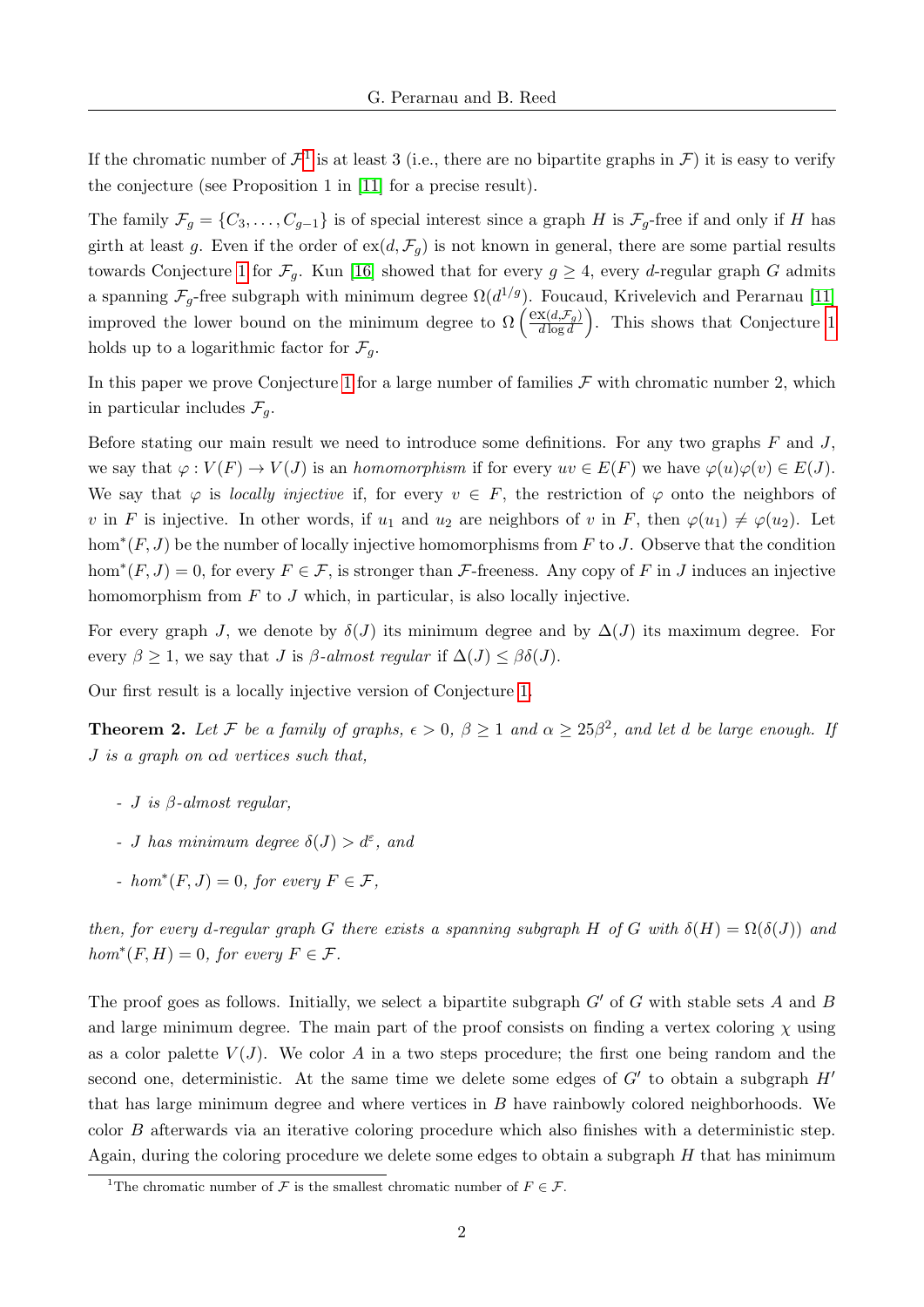degree  $\Omega(\delta(J))$  and where all the neighborhoods are rainbowly colored. Moreover, the coloring satisfies that  $\chi(a)\chi(b)$  is an edge of J for every edge ab of H. Thus,  $\chi$  naturally provides a locally injective homomorphism from H to J. Since J has no locally injective copies of  $F$ , neither does  $H$ .

Theorem [2](#page-2-1) has some direct implications for Conjecture [1.](#page-1-0) A family of graphs  $\mathcal F$  is *closed* if for every graph J we have: hom<sup>\*</sup> $(F, J) = 0$  for every  $F \in \mathcal{F}$  if and only if J is  $\mathcal{F}$ -free; that is, if J is  $\mathcal{F}$ -free, then there are no locally injective copies of  $F \in \mathcal{F}$  in J. As a consequence of Theorem [2](#page-2-1) we obtain that Conjecture [1](#page-1-0) holds for every closed family.

<span id="page-3-0"></span>**Theorem 3.** Conjecture [1](#page-1-0) holds for every closed family  $\mathcal F$  of graphs: every d-regular graph G has a spanning F-free subgraph H with minimum degree  $\delta(H) = \Omega(\epsilon x(d, \mathcal{F})/d)$ .

Theorem [3](#page-3-0) gives a lower bound on the minimum degree in terms of  $ex(d, \mathcal{F})$ . We now provide some explicit results for some important families  $\mathcal F$  with chromatic number 2 that are closed. The problem of determining  $ex(d, \mathcal{F})$  when F contains bipartite graphs is one of the most important in extremal graph theory (see [\[12\]](#page-21-1) for a complete survey on the topic). We use some well-known constructions of extremal graphs to provide explicit corollaries of Theorem [3:](#page-3-0)

- Let  $\mathcal{F} = \mathcal{F}_q = \{C_3, \ldots, C_{q-1}\}.$  Observe that  $\mathcal F$  is a closed family. However, the asymptotic order of  $ex(d, \mathcal{F})$  is not known in general. Using the Erdős-Rényi random graph  $G(d, p)$  for some suitably chosen probability  $p = p(d, q)$ , one can show the existence of an F-free graph of order d and  $\Theta(d^{1+1/(g-3)})$  edges. This provides a lower bound for ex(d, F). By Theorem [3,](#page-3-0) we have that every d-regular graph  $G$  has a spanning subgraph with girth at least  $g$  and minimum degree  $\Omega(d^{1/(g-3)})$ . This improves the result of Kun [\[16\]](#page-22-0).
- Let  $\mathcal{F} = \mathcal{F}_6 = \{C_3, C_4, C_5\}$ . From the constructions of extremal  $C_4$ -free graphs provided by Erdős, Rényi and Sós [\[9\]](#page-21-2) and Brown [\[2\]](#page-21-3) one can obtain an F-free graph of order d and  $\Theta(d^{3/2})$ edges. Again, by Theorem [3,](#page-3-0) for every d-regular graph  $G$  we can show the existence of a spanning subgraph with girth at least 6 and minimum degree  $\Omega(\sqrt{d})$ . Extremal constructions for graphs with girth at least 8 and 12 are also known [\[17,](#page-22-1) [18\]](#page-22-2). From them we can obtain tight explicit lower bounds for  $\mathcal{F}_8 = \{C_3, \ldots, C_7\}$  and  $\mathcal{F}_{12} = \{C_3, \ldots, C_{11}\}.$
- Let  $\mathcal{F} = \{K_{a,b}\}\$  with  $a \leq b$ . Since  $K_{a,b}$  has diameter two, each locally injective homomorphism of  $K_{a,b}$  onto a graph J, is also injective. Thus, if hom<sup>\*</sup> $(K_{a,b}, J) = 0$ , then J is  $K_{a,b}$ -free, and  $F$  is closed. In particular, any family composed by complete bipartite graphs is closed. It is conjectured that  $ex(d, K_{a,b}) = \Theta(n^{2-1/a})$ . While the upper bound has been proved for all values of a and b (Kovári, Sós and Turán [\[14\]](#page-21-4)), the lower bound is still wide open. However, it is known to be true in the following cases:  $a = 2$  and  $b \ge 2$ ,  $a = 3$  and  $b \ge 3$  (Brown [\[2\]](#page-21-3)), and  $b > (a - 1)!$ (Kollár, Rónyai and Szabó [\[13\]](#page-21-5) and Alon, Rónyai and Szabó [\[1\]](#page-21-6)). Using these results we can get tight explicit lower bounds on the minimum degree of the largest subgraph of a d-regular graph that induces no complete bipartite subgraph of a given size.
- Let  $\mathcal{F} = \{Q_3\}$ , where  $Q_s$  is the s-dimensional hypercube. The family  $\mathcal{F}$  is not closed since  $Q_3$ admits a locally injective homomorphism to  $K_4$ , that is not injective. As before, the family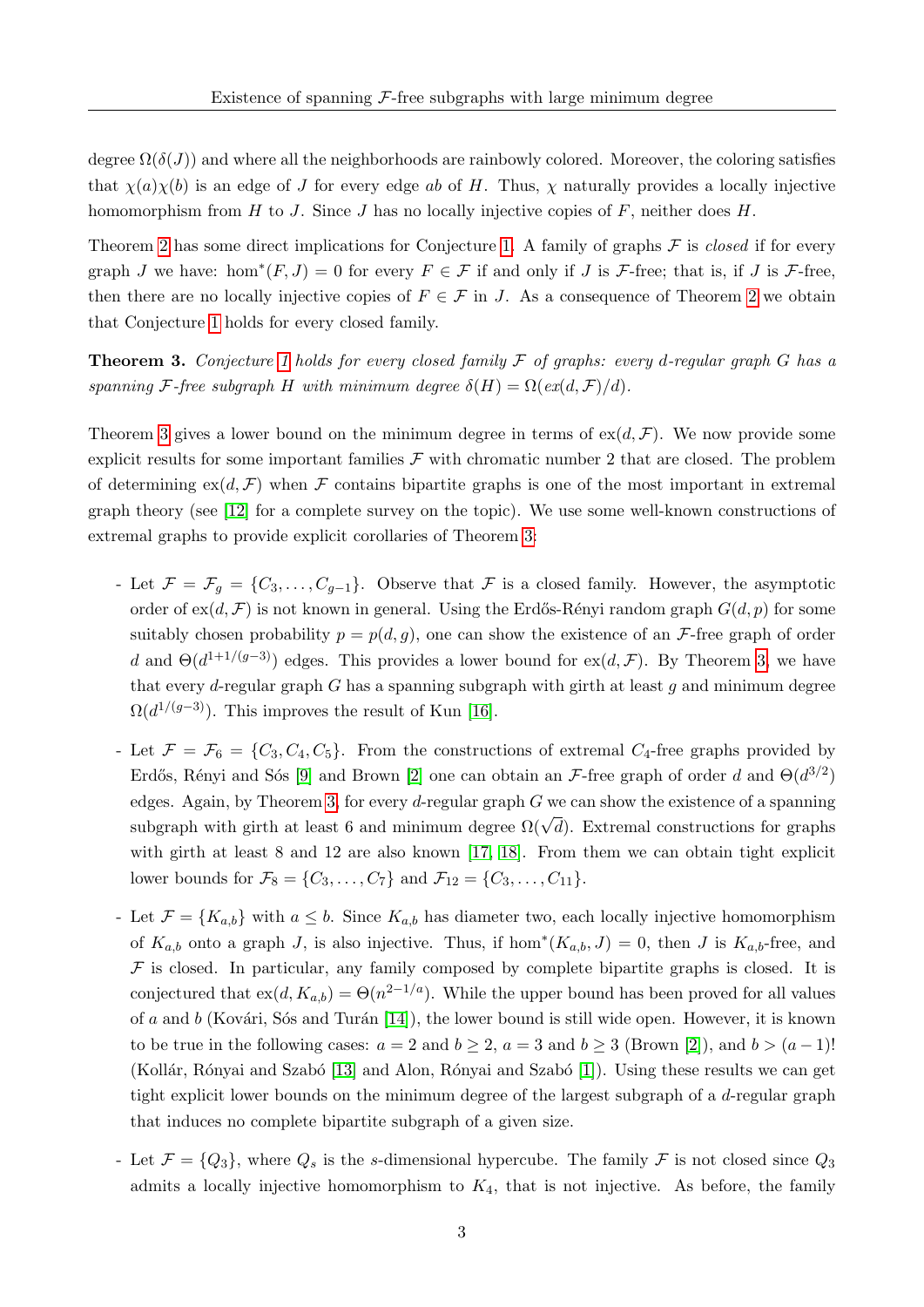$\mathcal{F}' = \{K_4, Q_3\}$  is closed. Since  $\chi(K_4) = 4$ , we have  $ex(d, \mathcal{F}) = \Theta(ex(d, \mathcal{F}'))$  and Conjecture [1](#page-1-0) is true for F. It is conjectured in [\[10\]](#page-21-7) that  $ex(d, \mathcal{F}) = \Theta(d^{8/5})$ , but no better lower bound that  $ex(d, \mathcal{F}) \ge ex(d, C_4) = \Omega(d^{3/2})$  is known.

Theorem [3](#page-3-0) solves in the affirmative Conjecture [1](#page-1-0) for families of graphs satisfying a "local" condition. However, there are many families the contain bipartite graphs and that are not closed. In order to solve the conjecture for every family of graph  $\mathcal F$ , one needs to extend the idea of local injectivity in Theorem [2](#page-2-1) to injectivity. In terms of colorings, it would suffice to prove the existence of a spanning subgraph H with relatively large minimum degree and a coloring  $\chi$  such that all copies of F in H are rainbow. This is stronger than the rainbow condition in the neighborhoods of H that we impose here.

Finally, Theorems [2](#page-2-1) and [3](#page-3-0) study the case where G is d-regular. Similar results in terms of the maximum and minimum degree have been given in [\[11\]](#page-21-0). We believe that the same techniques used here could be extended to the non regular case, possibly adding a mild condition between the maximum and the minimum degree.

Related work. Conjecture [1](#page-1-0) is closely related to the following very general question: given a graph parameter  $\rho$ , a value k and a family of graphs  $\mathcal{F}$ , determine the largest value of  $\ell$  such that for every graph G with  $\rho(G) \geq k$  there exists an F-free subgraph H of G with  $\rho(H) \geq \ell$ . Here we list some interesting results for other important graph parameters:

- Let  $\rho$  be the average degree. Thomassen [\[20\]](#page-22-3) conjectured that every graph with average degree at least d has an  $\mathcal{F}_g$ -free subgraph with average degree  $f(d)$ , for some  $f(d) \to \infty$  as  $d \to \infty$ . Kühn and Osthus [\[15\]](#page-22-4) showed that Thomassen's conjecture is true for  $g = 6$ , but the general conjecture is still wide open.
- Let  $\rho$  be the number of edges. Bollobás and Erdős asked this problem for the case  $\mathcal{F} = \{C_4\}$  in a workshop in 1966 [\[8\]](#page-21-8). The problem was rediscovered by Foucaud, Krivelevich and Perarnau [\[11\]](#page-21-0) and they provided lower bounds for the case  $\mathcal{F}_g$  that are tight up to logarithmic factors. Conlon, Fox and Sudakov [\[3,](#page-21-9) [4\]](#page-21-10) proved tight lower bounds when  $\mathcal F$  is composed by complete bipartite graphs. In particular, this answers the question of Bollobás and Erdős.
- Let  $\rho$  be the vertex-connectivity. Thomassen [\[21\]](#page-22-5) also conjectured that every k-connected graph has a bipartite subgraph (F-free for  $\mathcal{F} = \{C_3, C_5, C_7, \dots\}$ ) with connectivity  $f(k)$ , for some  $f(k) \to \infty$  as  $k \to \infty$ . A first step towards the proof of this conjecture is the result of Delcourt and Ferber [\[5\]](#page-21-11).

#### 2 Proof of Theorem [3](#page-3-0) assuming Theorem [2](#page-2-1)

First, we may assume that the chromatic number of  $\mathcal F$  is [2](#page-2-1). Otherwise, Theorem 2 can be easily proven (see Proposition 1 in [\[11\]](#page-21-0) for a stronger version of it). We can also assume that  $\mathcal F$  does not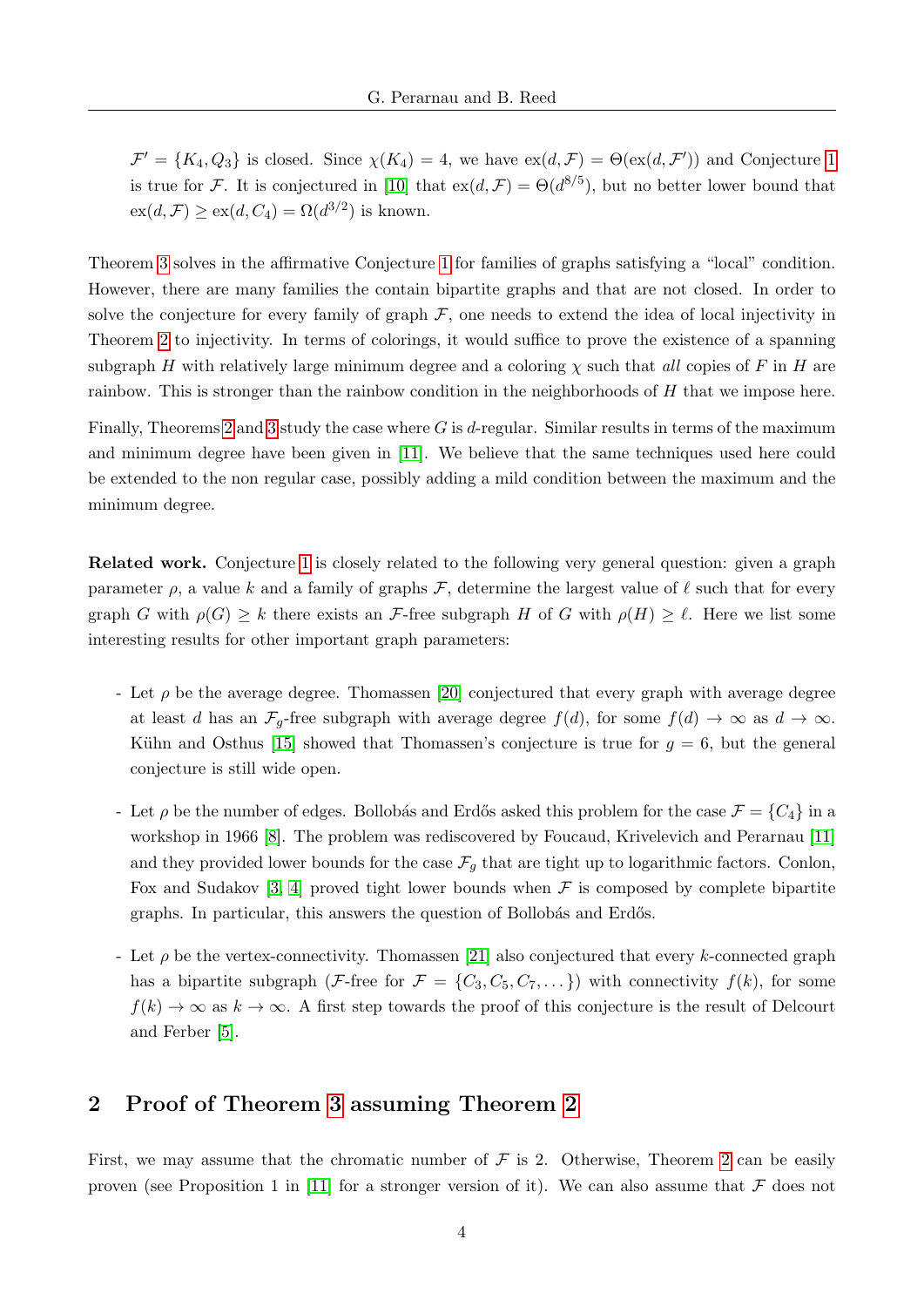contain any forest. If F contains a forest T, since  $ex(d, \mathcal{F}) \le ex(d, T) = O(d)$ , then Theorem [2](#page-2-1) is trivially true.

Recall that for every  $\beta \geq 1$ , we say that J is  $\beta$ -almost regular if  $\Delta(J) \leq \beta \delta(J)$ . Erdős and Si-monovits [\[10\]](#page-21-7) showed that for every  $\gamma \in (0,1)$ , there exists  $\beta \geq 1$  such that the following holds for every family of graphs F and every positive integer m: if every F-free  $\beta$ -almost regular graph of order m has at most  $O(m^{1+\gamma})$  edges, then  $ex(m,\mathcal{F})=O(m^{1+\gamma})$ , where the asymptotic notation here corresponds to  $m \to \infty$ . Otherwise stated, for every F and every m, there exists a  $\beta$ -almost regular graph J on m vertices and  $\Omega(\text{ex}(m, \mathcal{F}))$  edges. In particular, J satisfies  $\delta(J) = \Omega(\text{ex}(m, \mathcal{F})/m)$ .

A classic result of Erdős [\[6,](#page-21-12) [7\]](#page-21-13) states that if  $\mathcal F$  does not contain any forest, then there exists a constant  $\varepsilon_0 = \varepsilon_0(\mathcal{F}) > 0$  such that for every large enough  $m$ ,  $ex(m, \mathcal{F}) > m^{1+\varepsilon_0}$ .

From these two results, we conclude that for every  $\mathcal F$  that does not contain a forest there exist  $\epsilon > 0$ and  $\beta \geq 1$  such that for every large enough m, there is an *F*-free  $\beta$ -almost regular graph J on m vertices with  $\delta(J) = \Omega(\text{ex}(m, \mathcal{F})/m) > m^{\varepsilon}$ .

Since  $\mathcal F$  is closed by the hypothesis of Theorem [3,](#page-3-0) by the definition of closed, any  $\mathcal F$ -free graph J also satisfies hom<sup>\*</sup> $(F, J) = 0$ , for every  $F \in \mathcal{F}$ .

Given the family F, the choice of  $\alpha \geq 25\beta^2$  and setting  $m = \alpha d$ , we note that

$$
\delta(J) = \Omega\left(\frac{\text{ex}(\alpha d, \mathcal{F})}{\alpha d}\right) = \Omega\left(\frac{\text{ex}(d, \mathcal{F})}{d}\right) .
$$

Thus, we can use  $J$  in Theorem [2](#page-2-1) to find a spanning  $\mathcal{F}$ -free subgraph  $H$  of  $G$  with minimum degree  $\delta(H) = \Omega\left(\frac{\text{ex}(d,\mathcal{F})}{d}\right)$  $\left(\frac{d,\mathcal{F}}{d}\right)$ , concluding the proof of Theorem [3.](#page-3-0)

#### 3 Notation and Probabilistic Tools

For every  $v \in V(G)$  we denote by  $N_G(v)$  the set of vertices adjacent to v in G, by  $d_G(v) = |N_G(v)|$ the degree of v in G and by  $N_G^2(v)$  the set of vertices at distance two from v in G. If the graph G is clear from the context, we use  $N(v)$ ,  $d(v)$  and  $N^2(v)$ . We denote by  $\Delta(G)$  and by  $\delta(G)$  the maximum and the minimum degree of G respectively. We denote by  $\chi$  a vertex (partial) coloring of a graph G. Throughout the paper, we identify the color palette with the vertices of a graph J of order  $\alpha d$  and talk indistinctly of an  $\alpha d$  coloring or a  $V(J)$  coloring. We use  $\chi(G)$  to denote the chromatic number of G, and for every family of graphs F, we also use  $\chi(\mathcal{F}) = \min_{F \in \mathcal{F}} \chi(F)$ . For every vertex  $v \in V$ , we denote by  $\chi(v)$  its color and for every set  $S \subseteq V(G)$ , by  $\chi(S)$  the set of colors appearing in S. We call  $S \subseteq V$  rainbow if  $\chi(u) \neq \chi(v)$  for every  $u, v \in S$ ,  $u \neq v$ , that were assigned a color by  $\chi$ .

Below, we introduce some standard tools from the probabilistic method that can be found in [\[19\]](#page-22-6) and that we will be of use in the proof of Theorem [2.](#page-2-1)

**Lemma 4** (Chernoff's inequality). For any  $0 \le t \le np$ :

$$
Pr(|\text{Bin}(n, p) - np| > t) < 2e^{-t^2/3np}.
$$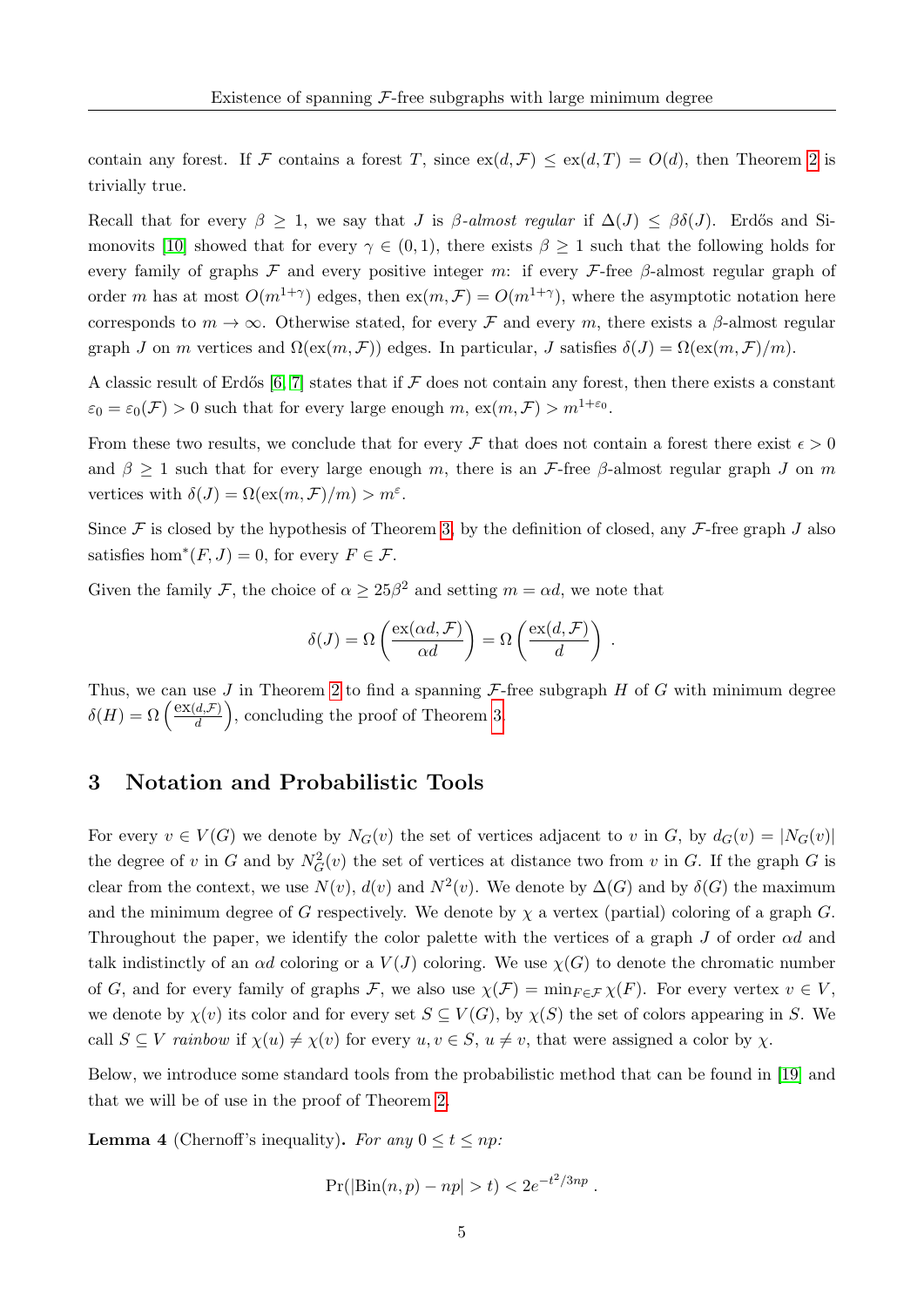Moreover, for every  $t \geq 7np$ 

$$
\Pr(\text{Bin}(n, p) > t) < e^{-t}
$$

.

**Lemma 5** (Talagrand's inequality). Let X be a nonnegative random variable not identically 0, which is determined by n independent trials  $T_1, \ldots, T_n$  and satisfying the following for some  $c_1, c_2 > 0$ :

- changing the outcome of any one trial can affect  $X$  by at most  $c_1$ , and
- for any s, if  $X \geq s$  then there is a set of at most  $c_2s$  trials whose outcomes certify that  $X \geq s$ ,

then for any  $0 \le t \le \mathbb{E}(X)$ ,

$$
\Pr(|X - \mathbb{E}(X)| > t + 60c_1\sqrt{c_2\mathbb{E}(X)}) \le 4e^{-t^2/(8c_1^2c_2\mathbb{E}(X))}.
$$

**Lemma 6** (McDiarmid's inequality). Let X be a nonnegative random variable not identically 0, which is determined by n independent trials  $T_1, \ldots, T_n$  and m independent uniform random permutations  $\pi_1, \ldots, \pi_m$ , and satisfying the following for some  $c_1, c_2 > 0$ :

- changing the outcome of any one trial can affect  $X$  by at most  $c_1$ ,
- interchanging two elements in any one permutation can affect  $X$  by at most  $c_1$ , and
- for any s, if  $X \geq s$  then there is a set of at most  $c_2s$  trials whose outcomes certify that  $X \geq s$ ,

then for any  $0 \le t \le \mathbb{E}(X)$ ,

$$
Pr(|X - \mathbb{E}(X)| > t + 60c_1\sqrt{c_2\mathbb{E}(X)}) \le 4e^{-t^2/(8c_1^2c_2\mathbb{E}(X))}.
$$

**Lemma 7** (Lovász Local Lemma). Consider a set  $\mathcal{E}$  of events such that for each  $E \in \mathcal{E}$ 

- $Pr(E) \leq p < 1$ , and
- E is mutually independent from the set of all but at most D of other events.

If  $4pD \leq 1$ , then with positive probability, none of the events in  $\mathcal E$  occur.

#### 4 Proof of Theorem [2](#page-2-1)

The rest of the paper is devoted to the proof of Theorem [2.](#page-2-1) Throughout this section we will fix a family of graphs  $\mathcal{F}, \epsilon > 0, \beta \ge 1$  and  $\alpha \ge 25\beta^2$ . In order for some inequalities to hold, we will require  $d$  to be large enough with respect to the previous parameters. Recall that, by assumption, there exists a graph  $J$  on  $\alpha d$  vertices that satisfies the conditions of Theorem [2.](#page-2-1) We first describe the main ideas of the proof.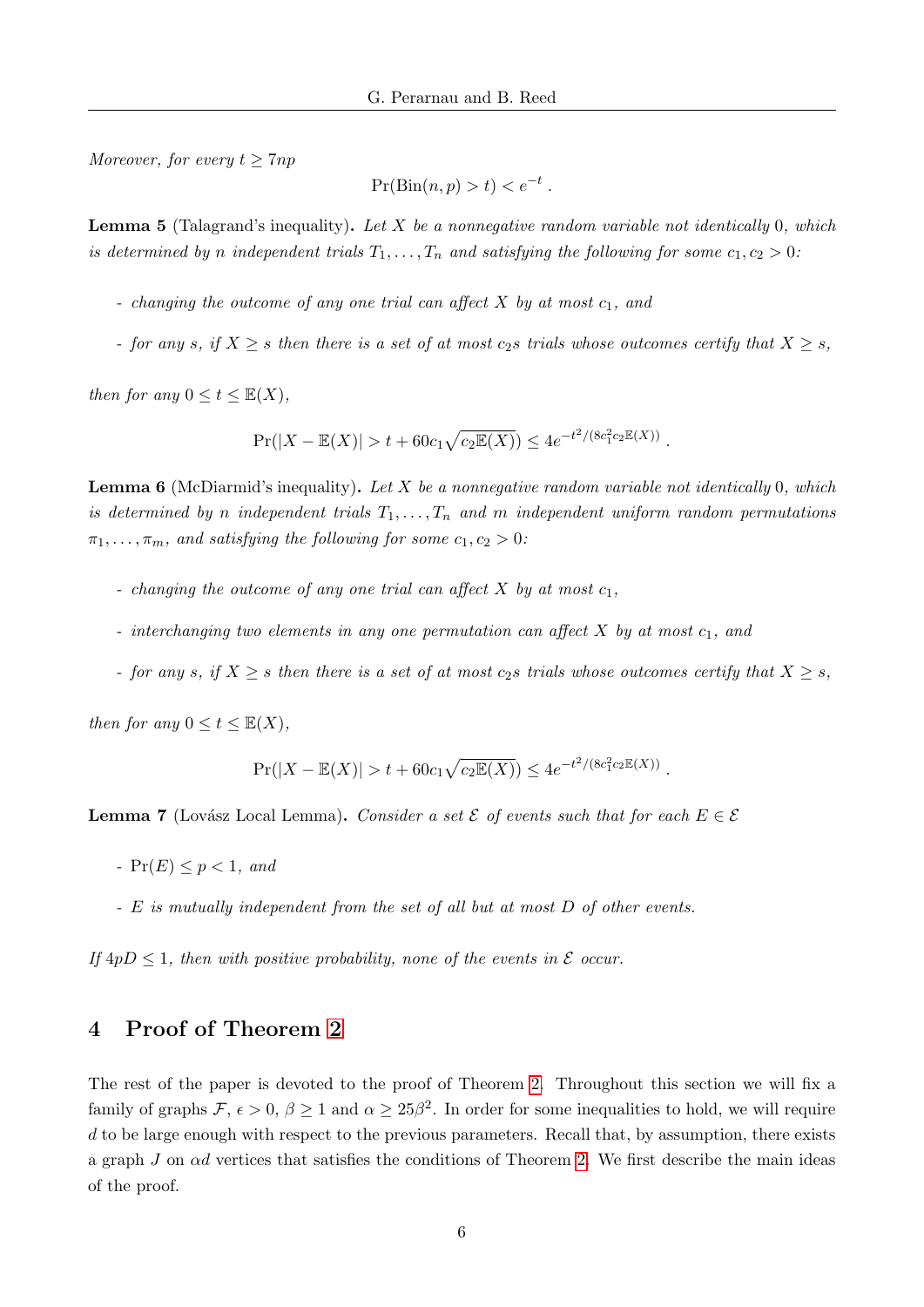#### 4.1 Outline of the proof

First of all, we choose a large bipartite subgraph  $G'$  of G, by selecting a maximum edge-cut and keeping the edges in it. Observe that every vertex in  $G'$  has degree at least  $d/2$ . Let A and B be the two stable sets of  $G'$ .

The goal of the proof is to select a spanning subgraph H of G' and a  $V(J)$  coloring  $\chi$  of H that satisfies the following properties

- for every  $v \in V(H)$ ,  $d_H(v) = \Omega(\delta(J))$ ,
- for every  $v \in V(H)$ ,  $N_H(v)$  is rainbow, and
- for every  $uv \in E(H)$ ,  $\chi(u)\chi(v) \in E(J)$ .

From these properties, it will be easy to deduce that the subgraph H satisfies the statement of Theorem [2.](#page-2-1) This is done at the end of the paper.

The subgraph  $H$  is selected by deleting some edges of  $G'$  depending on the color assigned to its vertices. Here and throughout the proof of the theorem, we always identify the set of  $\alpha d$  colors with  $V(J)$ .

We design a coloring procedure that is divided in two phases.

In Phase I we color the vertices of A and delete some of the edges of  $G'$ . This is done in two steps: the first one being random and the second one, deterministic. We obtain a spanning subgraph  $H'$  of G and a coloring  $\chi'$  of A with some desirable properties (see Lemma [9](#page-11-0) for a precise description).

In Phase II we color the vertices of  $B$  and delete some of the edges of  $H'$ . In contrast to Phase I, here we perform a randomized iterative coloring procedure to color most of the vertices of B. We also complete the coloring of  $B$  with a deterministic step. After Phase  $II$ , we obtain the spanning subgraph H of G and the coloring  $\chi$  of H with the properties described above.

#### 4.2 Phase I: Coloring A

For every graph G, partial coloring  $\chi$  of G and  $v \in V$ , we define

**Bad**
$$
(v, \chi, G) = |\{u \in N_G(v) : \exists v' \in N_G(u) \setminus \{v\} \text{ and } \chi(v') = \chi(v)\}|,
$$

that is, the number of vertices  $u \in N_G(v)$  such that  $\chi(v)$  appears more than once in  $N_G(u)$ . This quantity will be crucial throughout the paper.

We will color the set A as follows:

1. For every  $a \in A$ , let  $\chi'_0(a) = c$ , where  $c \in V(J)$  is chosen independently and uniformly at random.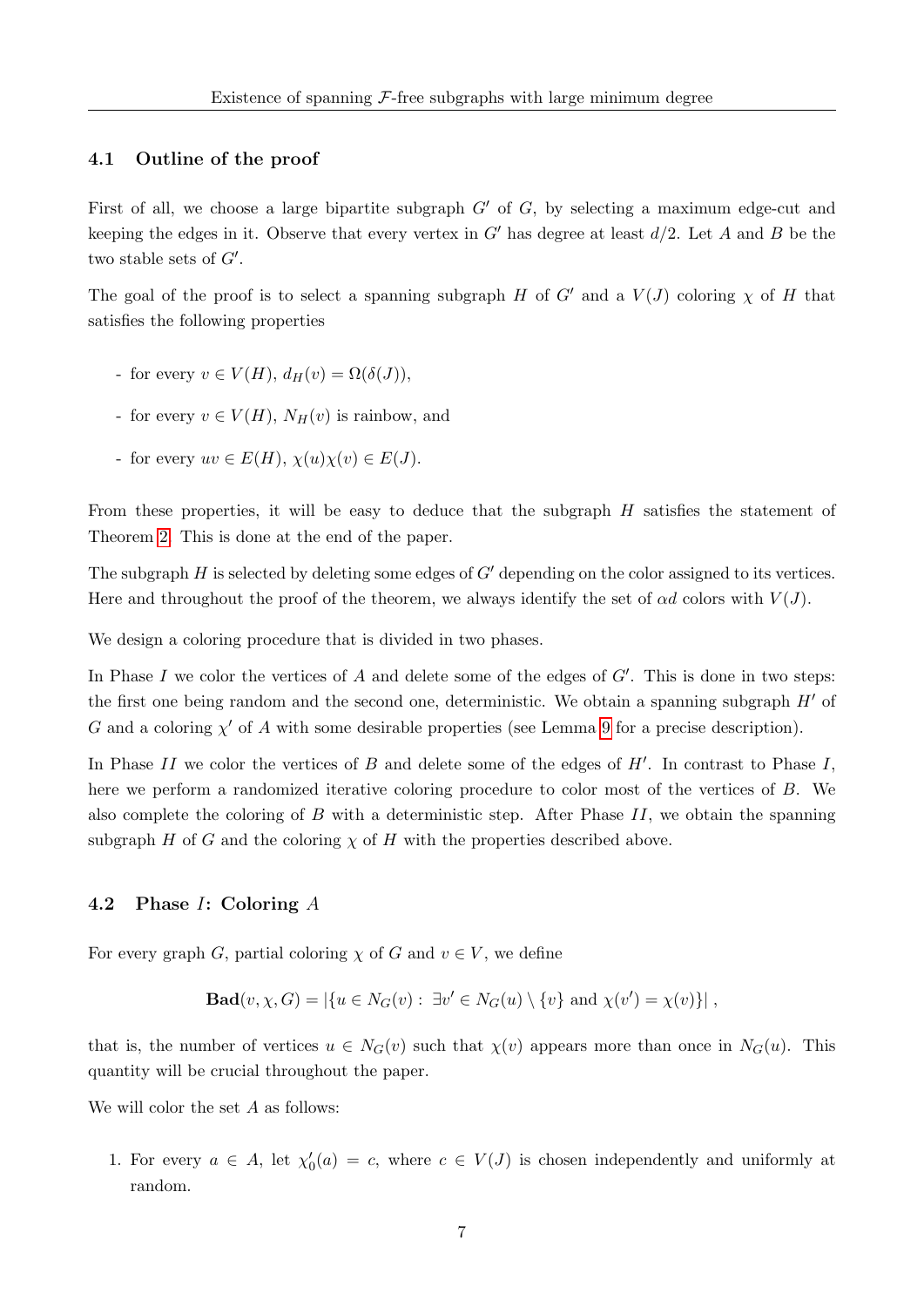2. Uncolor  $a \in A$  if

$$
\textbf{Bad}(a,\chi_0',G')\geq \frac{d}{\sqrt{\alpha}}\ .
$$

Let  $A_1$  be the set of uncolored vertices in  $A$ .

- 3. Delete all the edges between  $a \in A \setminus A_1$  and  $N_{G'}(a)$  that may cause conflicts, i.e. delete ab if  $\exists a' \in N_{G'}(b) \setminus \{a\}$  such that  $\chi'_0(a') = \chi'_0(a)$ . Let  $H'_0$  be the subgraph obtained by removing these edges from  $G'$ .
- 4. Consider an arbitrary order of the vertices in  $A_1 = (a_1, \ldots, a_s)$ , where  $s = |A_1|$ .
- 5. For every i from 1 to s,
	- (a) Assign to  $a_i$  the color in  $V(J)$  that minimizes  $\text{Bad}(a_i, \chi'_{i-1}, H'_{i-1})$ . Let  $\chi'_i$  be the partial coloring of A obtained from  $\chi'_{i-1}$  and the colored vertex  $a_i$ .
	- (b) Delete all the edges between  $a_i$  and  $N_{H'_{i-1}}(a_i)$  that may cause conflicts, i.e. delete  $a_i b$  if  $\exists a' \in N_{H'_{i-1}}(b) \setminus \{a_i\}$  such that and  $\chi'_i(a') = \chi'_i(a_i)$ . Let  $H'_i$  be the subgraph obtained by removing these edges from  $H'_{i-1}$ .
- 6. Let  $\chi' = \chi'_s$  and  $H' = H'_s$ .

For a random map  $\chi: V(G) \to V(J)$ , let p be the probability that an edge  $uv \in E(G)$  gets mapped to an edge  $\chi(u)\chi(v) \in E(J)$ . Then we have,

$$
p^- := \frac{\delta(J)}{\alpha d} \le p = \frac{2|E(J)|}{(\alpha d)^2} \le \frac{\Delta(J)}{\alpha d} =: p^+.
$$

Observe that since *J* is  $\beta$ -almost regular,  $p^+ \leq \beta p^-$ .

The next lemma is going to be useful to prove that  $\chi'$  has some good properties with respect to each  $b \in B$ .

<span id="page-8-0"></span>**Lemma 8.** Let  $\alpha \geq 25$  and let d be large enough. Let J be a graph on  $\alpha d$  vertices. Let G' be a bipartite graph with stable sets A and B, maximum degree at most d and minimum degree at least  $d/2$ . Let  $\chi$  be a random coloring of A where each vertex is assigned a color from  $V(J)$  independently and uniformly at random. For every  $b \in B$  and  $c \in V(J)$ , let  $W_{b,c}$  be the number of vertices  $a \in N_{G'}(b)$ such that

- 1. a is the only vertex with color  $\chi(a)$  in  $N_{G'}(b)$ ,
- 2. **Bad** $(a, \chi, G') \leq \frac{d}{d}$  $\frac{d}{\alpha}$ , and
- 3.  $\chi(a)c \in E(J)$ .

Then,

$$
\Pr\left(W_{b,c} \le \frac{\delta(J)}{4\alpha}\right) = e^{-\Omega(\delta(J))}.
$$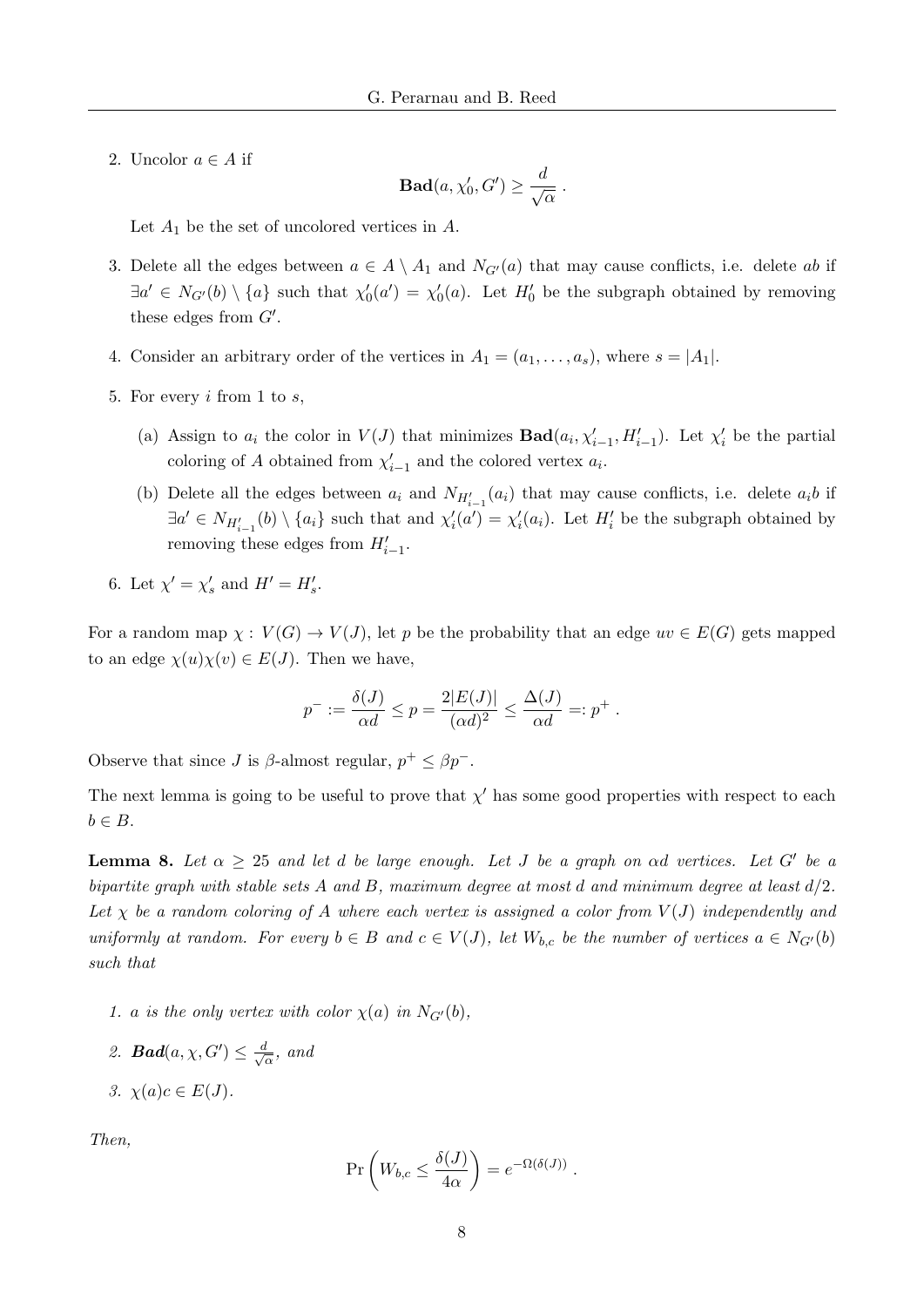*Proof.* Let X be the number of neighbors  $a \in N(b)$  such that at least one of these two conditions holds

(F1) 
$$
\exists a' \in N(b) \setminus \{a\}
$$
 with  $\chi(a') = \chi(a)$ .

 $(F2)$  $0' \in N(a) \setminus \{b\} : \exists a' \in N(b') \setminus N(b) \text{ and } \chi(a') = \chi(a)\} \geq \frac{d}{b'}$  $\frac{t}{\overline{\alpha}}-1$  .

Observe that if a does not satisfy conditions (F1) and (F2), then there are at most  $\frac{d}{d}$  $\frac{l}{\alpha}$  vertices  $b' \in N(a)$  (this might include  $b' = b$ ) such that there exists  $a' \in N(b') \setminus \{a\}$  with  $\chi(a') = \chi(a)$ . In other words, **Bad** $(a, \chi, G') \leq \frac{d}{d\chi}$  $\frac{l}{\alpha}$  (condition 2 of the lemma). Moreover, condition  $(F1)$  also implies that a is the only vertex with color  $\chi(a)$  in  $N(b)$  (condition 1 of the lemma).

We first show that, with high probability,  $X$  is not too large. We will prove a stronger statement:  $X$ is concentrated around its expected value. Indeed, we will fix a coloring of  $A \setminus N(b)$  and prove that, conditional on any such coloring, X is concentrated.

For the event  $(F1)$ , since  $d(a) \leq d$  and there are  $|V(J)| = \alpha d$  colors, the probability that a vertex a receives the same color as one of the other neighbors of b is at most  $1/\alpha$ .

We call a color c' dangerous for  $a \in N(b)$  if  $(F2)$  is satisfied when  $\chi(a) = c'$ . The fact that c' is dangerous for a depends only on the coloring of  $A \setminus N(b)$  which is already fixed. In particular, since there are at most  $d^2$  edges  $a'b'$  with  $b' \in N(a)$ , the number of dangerous color classes is at most  $\frac{d^2}{(d/\sqrt{\alpha})-1} \leq 2\sqrt{\alpha}d$ . Thus, the probability that a vertex  $a \in N(b)$  satisfies the event  $(F2)$  is at most  $2/\sqrt{\alpha}$ . √

Using a union bound for the events  $(F1)$  and  $(F2)$  we obtain

<span id="page-9-0"></span>
$$
\mathbb{E}(X \mid \chi(A \setminus N(b))) \leq \left(\frac{1}{\alpha} + \frac{2}{\sqrt{\alpha}}\right) d(b) \leq \frac{3d(b)}{\sqrt{\alpha}}.
$$

Since we have conditioned on the coloring given to  $A \setminus N(b)$ , X only depends on the colors assigned to  $N(b)$ . Changing the color of a vertex  $a \in N(b)$  from c' to c'' can change the value of X by at most 2. This change can create or destroy at most two vertices with the property  $(F1)$ . It can also be the case that  $c''$  is a dangerous color for a and that  $c'$  is not (or vice versa); in this case the change is by at most 1.

Furthermore, if we have  $X \geq s$  and given that the coloring in  $A \setminus N(b)$  has been fixed previously, there exists a set of s choices of colors that certify  $X \geq s$ ; if a vertex  $a \in N(b)$  satisfies  $(F1)$  it suffices to reveal all the vertices in  $N(b)$  with color  $\chi(a)$  (and all them count for X), and if it satisfies (F2), it suffices to reveal  $\chi(a)$ , since the fact that it is a dangerous color is certified by the coloring of  $A\setminus N(b)$ . which is fixed.

Since  $\alpha \geq 25$ , by Talagrand's inequality with  $c_1 = 2$  and  $c_2 = 1$ , we have

$$
\Pr\left(X \ge \frac{4d(b)}{\sqrt{\alpha}} \mid \chi(A \setminus N(b))\right) \le \Pr\left(|X - \mathbb{E}(X)| \ge \frac{d(b)}{\sqrt{\alpha}} \mid \chi(A \setminus N(b))\right) = e^{-\Omega(d)}.
$$
 (1)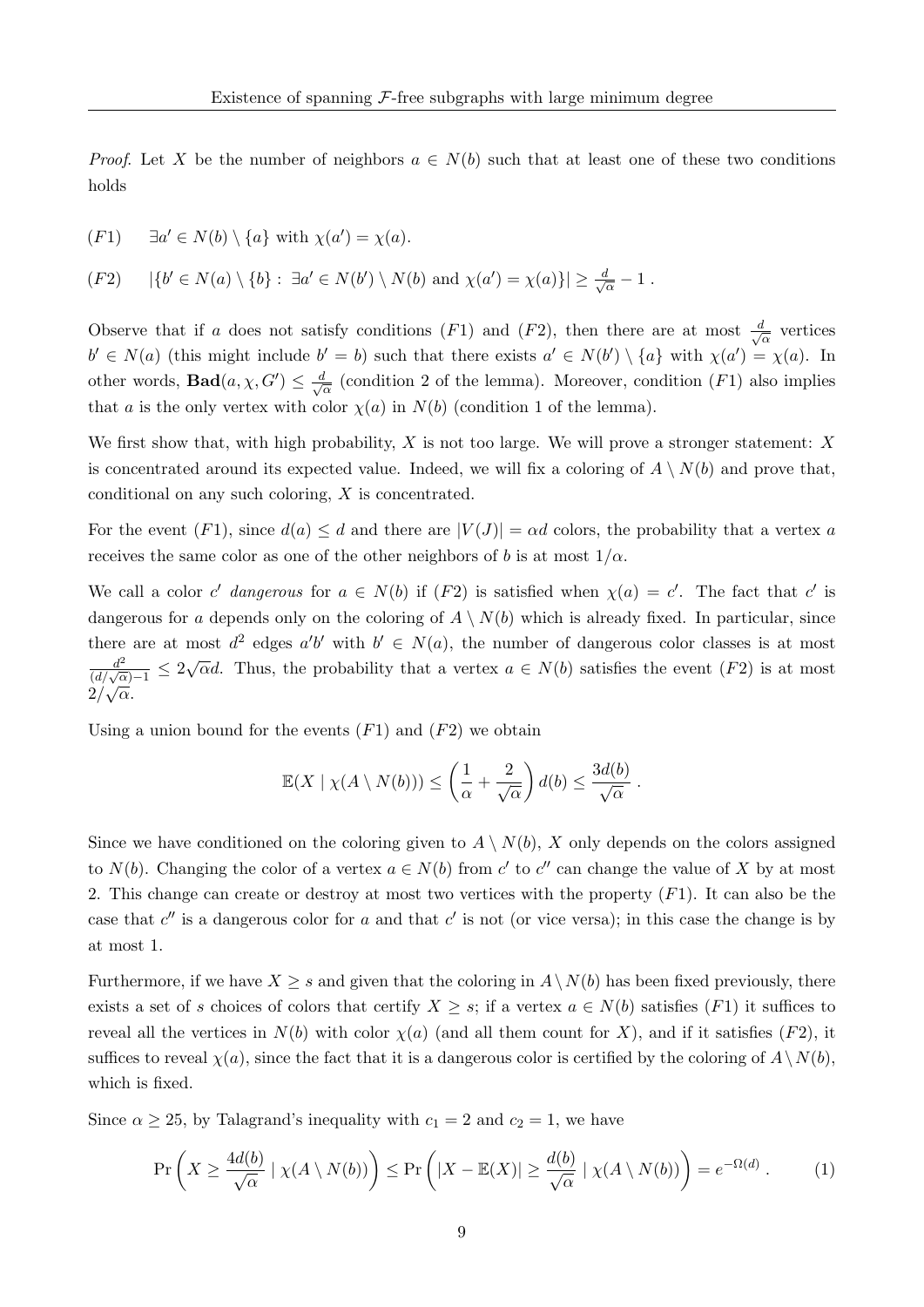Since the previous inequality holds conditional on any coloring of  $A\setminus N(b)$ , it also holds unconditionally.

We now count the number of vertices  $a \in N(b)$  for which neither (F1) nor (F2) hold and that satisfy  $\chi(a)c \in E(J)$ . Such vertices are in  $W_{b,c}$  since they fulfill conditions 1, 2 and 3. Observe that coloring each vertex in A with a color chosen independently and uniformly at random in  $V(J)$  is equivalent to color A in the same way and then permute the color classes according to a permutation  $\pi$  of length  $\alpha d = |V(J)|$  chosen uniformly at random. These two steps can be done independently and thus we can analyse them separately. In the first step the color classes are set, while, in the second one each color class is assigned a particular color according to  $\pi$ . Observe that the condition  $\chi(a)c \in E(J)$  only depends on the second step, while  $(F1)$  and  $(F2)$  only depend on the partition induced by the color classes.

Let M be the set of vertices  $a \in N(b)$  such that, after the first step, conditions  $(F1)$  and  $(F2)$ are not satisfied. Notice that every vertex in M receives a different color. Since  $\pi$  is a uniformly chosen permutation, the set of  $|M|$  colors assigned to M is chosen uniformly from all the sets of size  $|M| \subseteq [\alpha d]$ . Then, for every  $I \subseteq N(b)$  with  $|I| = i$ ,

$$
\mathbb{E}(W_{b,c}|M=I) = \sum_{a \in I} \Pr(\chi(a)c \in E(J)|M=I) = \sum_{a \in I} \Pr(\chi(a)c \in E(J)) \ge p^{-}i.
$$

Recall that, by the independence of the two step coloring, to show that  $W_{b,c}$  is large with high probability, we only need to focus on the second step. Once the color classes have been set, a swap between two positions of  $\pi$  can change  $W_{b,c}$  by at most 2 and if  $W_{b,c} \geq s$  we can certify it by only revealing the permutation π. By McDiarmid's inequality, for all  $0 < \gamma < 1$ 

<span id="page-10-0"></span>
$$
\Pr\left(W_{b,c} \le (1-\gamma)p^{-i}|M=I\right) \le \Pr\left(|W_{b,c} - \mathbb{E}(W_{b,c})| \ge \gamma p^{-i}|M=I\right) \\
= e^{-\Omega(p^{-i})}.
$$
\n(2)

Since  $d(b) \ge d/2$ , we have  $\frac{p-d(b)}{2} \ge \frac{\delta(J)}{4\alpha}$  $\frac{d^{(1)}(J)}{d\alpha}$  $\frac{d^{(1)}(J)}{d\alpha}$  $\frac{d^{(1)}(J)}{d\alpha}$ . Now, using (1) and [\(2\)](#page-10-0), we obtain the desired result

$$
\Pr\left(W_{b,c} \leq \frac{\delta(J)}{4\alpha}\right) \leq \Pr\left(W_{b,c} \leq \frac{p^{-}d(b)}{2}\right)
$$
\n
$$
= \sum_{I \subseteq N(b)} \Pr\left(W_{b,c} \leq \frac{p^{-}d(b)}{2}|M=I\right) \Pr(M=I)
$$
\n
$$
\leq \sum_{\substack{I \subseteq N(b) \\ i \geq (1-\frac{4}{\sqrt{\alpha}})d(b)}} \Pr\left(W_{b,c} \leq \frac{p^{-}d(b)}{2}|M=I\right) \Pr(M=I) + e^{-\Omega(d)}
$$
\n
$$
\leq \sum_{\substack{I \subseteq N(b) \\ i \geq (1-\frac{4}{\sqrt{\alpha}})d(b)}} \Pr\left(W_{b,c} \leq \frac{p^{-}i}{2(1-\frac{4}{\sqrt{\alpha}})}|M=I\right) \Pr(M=I) + e^{-\Omega(d)}
$$
\n
$$
\leq e^{-\Omega(\delta(J))} \sum_{\substack{I \subseteq N(b) \\ i \geq (1-\frac{4}{\sqrt{\alpha}})d(b)}} \Pr(M=I) + e^{-\Omega(d)}
$$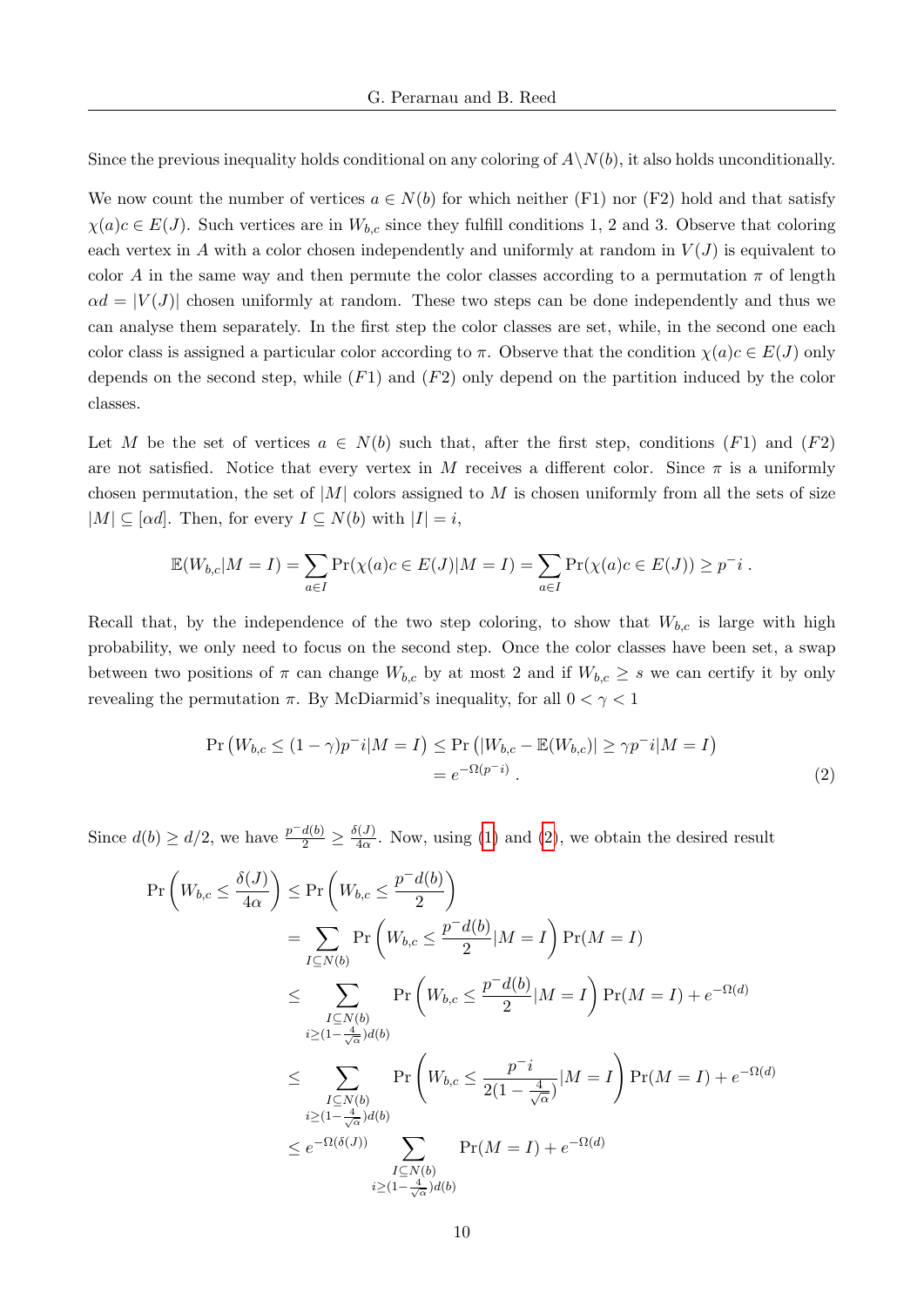$$
=e^{-\Omega(\delta(J))}
$$

.

 $\Box$ 

<span id="page-11-0"></span>**Lemma 9.** Let  $\epsilon > 0$  and  $\alpha \geq 25$  and let d be large enough. Let J be a graph on  $\alpha d$  vertices such that  $\delta(J) > d^{\epsilon}.$ 

With positive probability, Phase I provides a spanning subgraph H' of G and a coloring  $\chi'$  of A with the following properties,

- (P1) for every  $a \in A$ ,  $d_{H'}(a) \ge d/4$ .
- (P2) for every  $b \in B$ ,  $N_{H'}(b)$  is rainbow, and
- (P3) for every  $b \in B$  and every  $c \in V(J)$ , there are at least  $\delta(J)/4\alpha$  vertices  $a \in N_{H'}(b)$  such that  $\chi'(a)c \in E(J).$

*Proof.* Let us first show that (P1) is satisfied. If  $a \in A \setminus A_1$ , we have  $d_{H'}(a) = d_{H'_0}(a) \geq (1 - a)$  $1/\sqrt{\alpha}$ ) $d_{G'}(a)$ , since by the choice of  $\chi_0'(a)$  we deleted at most  $d/\sqrt{\alpha}$  edges incident to it. For every  $a \in A_1$ , there is an  $1 \leq i \leq s$  such that  $a = a_i$ . Since there are at most  $d^2$  edges incident to  $N_{H'_{i-1}}(a_i)$ , there exists a color  $c \in V(J)$  (recall that  $|V(J)| = \alpha d$ ) such that if  $\chi'_i(a_i) = c$ 

**Bad**
$$
(a_i, \chi'_i, H'_{i-1}) = |\{b \in N_{H'_{i-1}}(a_i) : \exists a' \in N_{H'_{i-1}}(b) \setminus \{a_i\} \text{ and } \chi'_i(a') = \chi'_i(a_i)\}| \leq \frac{d}{\alpha}.
$$

Since in Phase I we only delete edges incident to  $a_i$  when its color is assigned,  $d_{H'}(a_i) = d_{H'_i}(a_i) \ge$  $(1-1/\alpha)d_{G'}(a)$  for all  $a_i \in A_1$ . Since  $\alpha \geq 8$  and since  $d_{G'}(a) \geq d/2$ , for all  $a \in A$  we have  $d_{H'}(a) \geq d/4$ .

Property (P2) also holds deterministically. Consider a vertex  $b \in B$ . Note that an edge ab can only be deleted in the iteration when a retains its color. Suppose that a retains its color at the  $i$ -th iteration and that the edge ab is not deleted. Then, the color  $\chi'_{i}(a)$  only appears once in the partial coloring  $\chi'_i$  restricted to  $N_{H'_{i-1}}(b)$ . Moreover, if a vertex  $a' \in N_{H'_i}(b) \setminus \{a\}$  retains the color  $\chi'_i(a)$  in a further iteration, then the edge  $a'b$  is deleted. Thus, a is the only neighbour of b in H' with color  $\chi'_i(a)$ . Since the choice of a is arbitrary,  $N_{H'}(b)$  is rainbow.

Let us show that  $(P3)$  holds with positive probability. In order to show it, it suffices to look at the first partial coloring  $\chi'_0$ . For every  $b \in B$  and  $c \in V(J)$ , let  $E_{b,c}$  be the event that there are at most δ(J)/4α vertices  $a \in N_{H_0'}(b)$  such that a is the only vertex with color  $\chi_0'(a)$  in  $N_{H_0'}(b)$ , a retains its color (i.e.  $\text{Bad}(a, \chi'_0, G') \geq \frac{d}{\sqrt{d}}$  $\frac{d}{\overline{\alpha}}$ ) and  $\chi'_0(a)c \in E(J)$ .

By applying Lemma [8](#page-8-0) to G' with  $\chi = \chi'_{0}$  and noting that by assumption  $\delta(J) > d^{\varepsilon}$ , we obtain  $Pr(E_{b,c}) = e^{-\Omega(d^{\varepsilon})}$ . The event  $E_{b,c}$  is mutually independent from the other events  $E_{b',c'}$  where both  $b'$ and  $c'$  are at distance larger than 6 from b and c in the respective graphs G and J. Then, each event is mutually independent from all but at most  $d^6\Delta(J)^6 \leq d^{12}$  other events. Since  $e^{-\Omega(d^{\varepsilon})} = O(d^{-13})$ , provided that d is large enough with respect to  $\epsilon$  and  $\alpha$ , we can use the Local Lemma to show that none of the events in  $E_{b,c}$  holds with positive probability.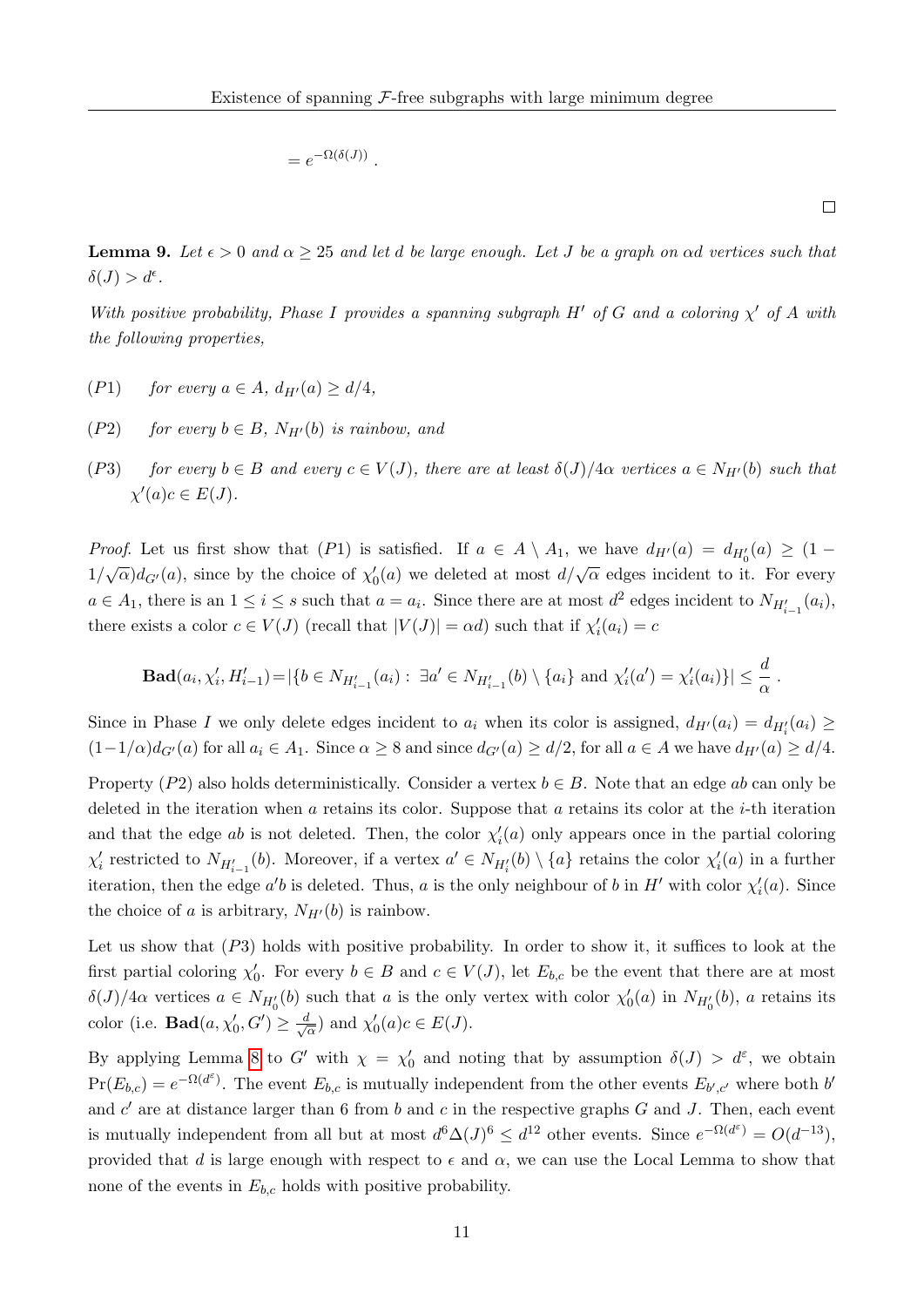By coloring the vertices  $a_i \in A_1$  and deleting edges incident to  $a_i$ , one can neither decrease the degree of b in  $A \setminus A_1$  nor change the fact that a given  $a \in A \setminus A_1$  is the only neighbor of b with color  $\chi'_0(a)$ . Thus, with positive probability (P3) is satisfied.  $\Box$ 

#### 4.3 Phase II: Coloring B

In the second coloring phase it will be convenient to redefine  $\text{Bad}(v, \chi, G)$  in a way that it takes into account the compatibilities between colors given by the edges of  $J$ . For every graph  $G$ , every set  $F \subseteq E(G)$  (we say that the edges in F are *activated*), every partial coloring  $\chi$  of G, every  $v \in V$  and every graph  $J$ , we define

$$
\mathbf{Bad}_{J}(v, \chi, G) = \left| \left\{ u \in N_G(v) : \begin{array}{c} \chi(u)\chi(v) \in E(J), \exists v' \in N_G(u) \setminus \{v\}, \\ uv' \in F \text{ and } \chi(v') = \chi(v) \end{array} \right\} \right| ,
$$

We will color  $B$  as follows:

- 1. Let  $B_0 = B$ ,  $H_0 = H'$ ,  $\chi_0 = \chi'$  and  $i = 1$ . For every  $a \in A$ , let  $B_0(a) = B_0 \cap N_{H_0}(a)$ .
- 2. While there exists  $a \in A$  with  $|B_{i-1}(a)| > d^{\epsilon/2}$ ,
	- (a) For every edge in  $H_{i-1}$ , activate it independently with probability  $1/\alpha$ .
	- (b) Construct  $\chi_i$  as follows. For every  $v \in A \cup (B \setminus B_{i-1})$ , let  $\chi_i(v) = \chi_{i-1}(v)$  and for every  $b \in B_{i-1}$ , let  $\chi_i(b) = c$ , where c is chosen independently and uniformly at random in  $V(J)$ .
	- (c) Uncolor  $b \in B_{i-1}$  if

$$
\mathbf{Bad}_{J}(b, \chi_{i}, H_{i-1}) \geq \frac{\delta(J)}{8\alpha}.
$$

Let  $B_i$  be the set of uncolored vertices.

(d) Construct  $H_i$  from  $H_{i-1}$  by deleting the following edges: for every  $b \in B_{i-1} \backslash B_i$ , delete all the edges ab in  $H_{i-1}$  such that either can cause conflicts (there exists a vertex  $b' \in N_{H_{i-1}}(a) \setminus \{b\}$ such that  $ab'$  is activated,  $\chi_i(a)\chi_i(b) \in E(J)$  and  $\chi_i(b') = \chi_i(b)$ ,  $\chi_i(a)\chi_i(b) \notin E(J)$  or ab has not been activated.

Let  $B_i(a) = B_i \cap N_{H_i}(a)$  and increase *i* by one.

- 3. Consider an arbitrary order of the vertices in  $B_{\tau} = (b_{\tau+1}, \ldots, b_t)$ , where  $t = |B_{\tau}| + \tau$ .
- 4. For every i from  $\tau + 1$  to t,
	- (a) Activate all the edges of  $H_{i-1}$ .
	- (b) Assign to  $b_i$  the color in  $\in V(J)$  that minimizes  $\mathbf{Bad}_{J}(b_i, \chi_{i-1}, H_{i-1})$ . Let  $\chi_i$  be the partial coloring of  $V(G)$  obtained from  $\chi_{i-1}$  and the colored vertex  $b_i$ .
	- (c) Construct  $H_i$  from  $H_{i-1}$  by deleting all the edges  $ab_i$  such that either can cause conflicts (there exists a vertex  $b' \in N_{H_{i-1}}(a) \setminus \{b_i\}$  such that  $\chi_i(a)\chi_i(b_i) \in E(J)$  and  $\chi_i(b') = \chi_i(b_i)$ ) or  $\chi_i(a)\chi_i(b_i) \notin E(J)$ .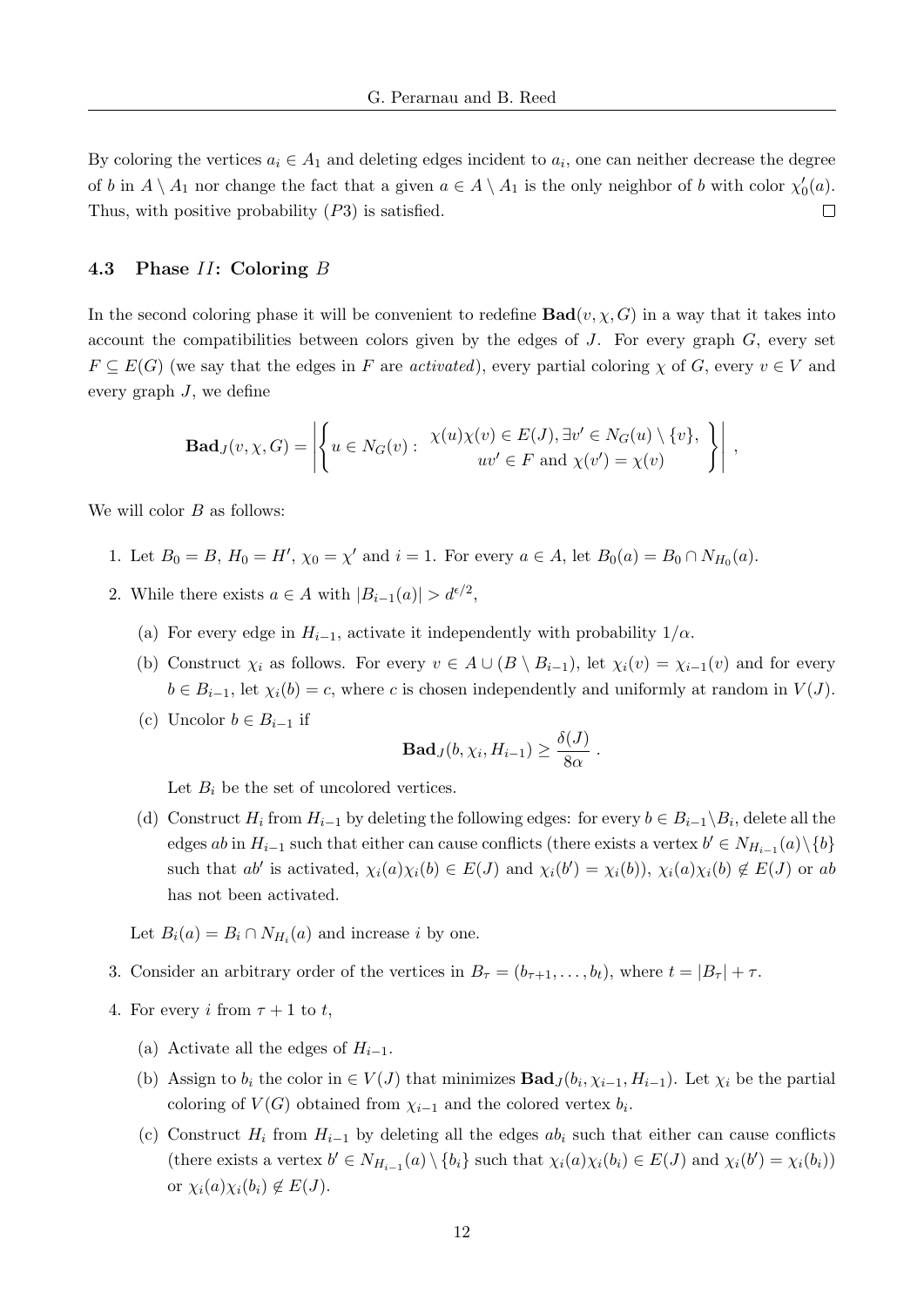5. Let  $\chi = \chi_t$  and  $H = H_t$ .

We define  $\tau$  to be the smallest i such that  $|B_i(a)| \leq d^{\varepsilon/2}$  for every  $a \in A$ ; that is, the number of iterations in step 2 of Phase II. Observe that  $\tau$  is a random variable.

<span id="page-13-0"></span>Lemma 10. With positive probability, Phase II of the coloring procedure ends and provides a spanning subgraph H of G and a coloring  $\chi$  of H with the following properties,

- (Q1) for every  $v \in V(H)$ ,  $d_H(v) \geq \frac{\delta(J)}{16\alpha^2}$ ,
- (Q2) for every  $v \in V(H)$ ,  $N_H(v)$  is rainbow, and
- (Q3) for every  $uv \in E(H)$ ,  $\chi(u)\chi(v) \in E(J)$ .

Let  $\ell_i(a)$  be number of vertices in  $b \in B_{i-1}(a) \setminus B_i(a)$  such that ab is active in  $H_{i-1}$  and  $\chi_i(a)\chi_i(b) \in$  $E(J)$ . Recall that  $p^+ = \Delta(J)/\alpha d$ .

In order to prove Lemma [10](#page-13-0) we will make sure that, for every  $1 \leq i \leq \tau$ , the following three conditions are satisfied:

- (C1) for every  $a \in A$ ,  $\ell_i(a) \leq \max\left\{ \frac{2}{\alpha} \cdot p^+ |B_{i-1}(a)|, d^{\varepsilon/2} \right\}$ ,
- (C2) for every  $a \in A$ ,  $|B_i(a)| \leq \frac{d}{\alpha^{i/2}}$ , and
- (C3) for every  $b \in B_{i-1} \setminus B_i$ ,  $d_{H_i}(b) \geq \frac{\delta(J)}{16\alpha^2}$ .

In words,  $(C1)$  ensures that the degree of a in  $B \setminus B_{\tau}$  is not too large;  $(C2)$  implies that the number of uncolored vertices in each neighborhood of  $A$  decreases exponentially with the number of iterations; and (C3) ensures that  $b \in B \setminus B_{\tau}$  has a large minimum degree in H. We will use (C1) and (C2) to prove that  $b \in B_{\tau}$  also has a large minimum degree in H.

In particular, we will require that the following condition is satisfied after the first iteration of Phase II:

(C4) for every  $a \in A$ , the degree of a to  $B \setminus B_1$  in  $H_1$  is at least  $\frac{\delta(J)}{16\alpha^2}$ .

Condition  $(C4)$  ensures that the degree of A in H is large.

Let us show that the probability that any of these four conditions is violated, is exponentially small in terms of d. In order to control the condition  $(C1)$ , for every  $a \in A$ , we define  $D_1^i(a)$  to be the event that  $\ell_i(a) \ge \max\left\{\frac{2}{\alpha} \cdot p^+|B_{i-1}(a)|, d^{\varepsilon/2}\right\}.$ 

<span id="page-13-1"></span>**Lemma 11.** For every  $1 \leq i \leq \tau$  and for every  $a \in A$ , we have

$$
\Pr(D_1^i(a)) = e^{-\Omega(d^{\varepsilon/4})}.
$$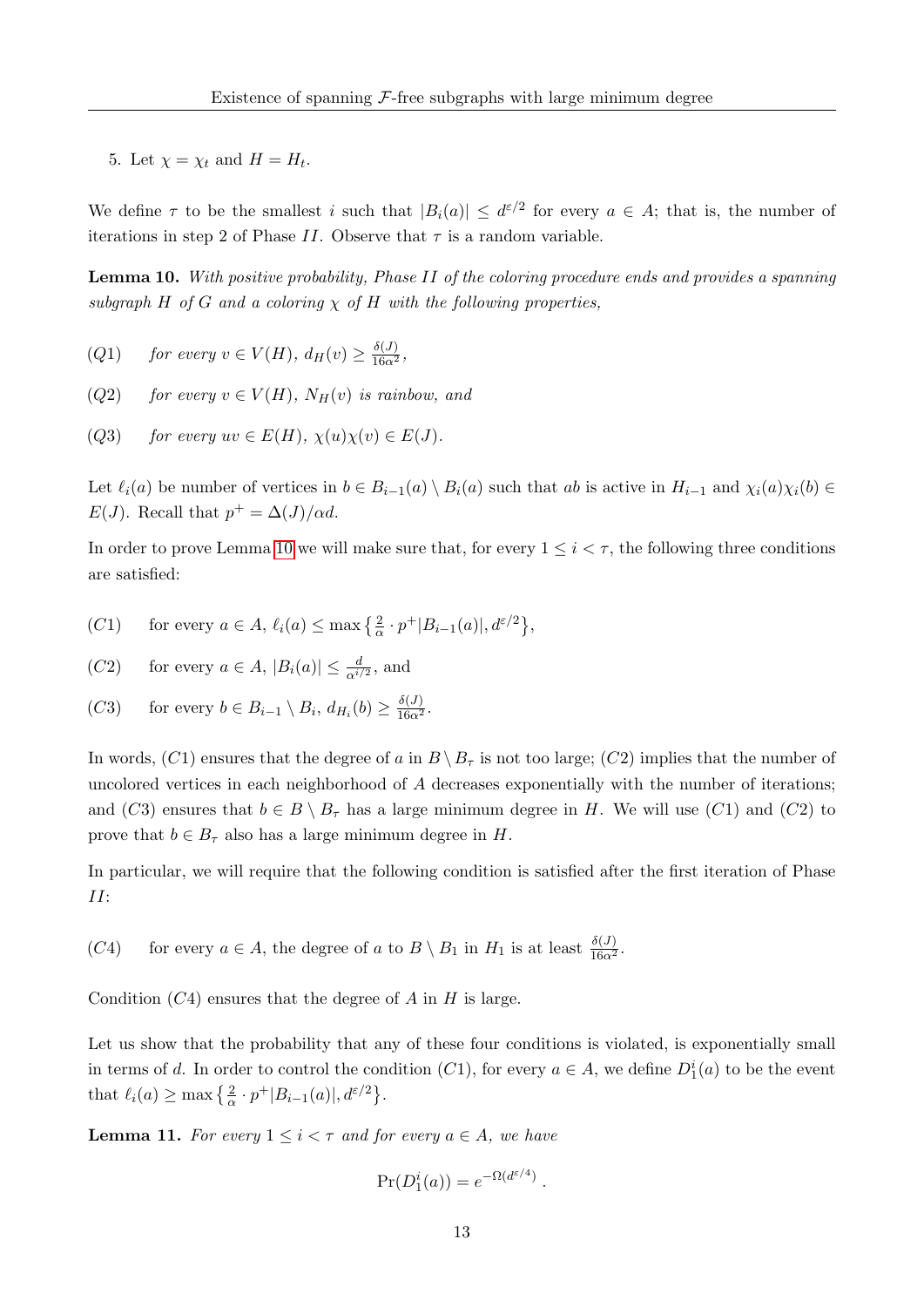*Proof.* Each edge ab is activated independently with probability  $1/\alpha$ . Moreover, by definition of  $p^+$ , and independently from the fact that  $ab$  has been activated, when  $b$  is assigned a random color  $c$ , it satisfies  $\chi_i(a)c \in E(J)$  with probability at most  $p^+$ . Since the choice of color for each  $b \in B_{i-1}(a)$  is done independently,  $\ell_i(a)$  follows a binomial distribution with  $|B_{i-1}(a)|$  trials and probability at most  $p^+/\alpha$ . In particular,  $\mathbb{E}(\ell_i(a)) \leq \frac{1}{\alpha}$  $\frac{1}{\alpha} \cdot p^+ |B_{i-1}(a)|.$ 

Suppose first that  $|B_{i-1}(a)| \geq \frac{\alpha d^{\varepsilon/4}}{p^+}$ . By Chernoff's inequality,

$$
\Pr\left(\ell_i(a) \ge \frac{2}{\alpha} \cdot p^+|B_{i-1}(a)|\right) \le \Pr\left(|\ell_i(a) - \mathbb{E}(\ell_i(a))| \ge \frac{1}{\alpha} \cdot p^+|B_{i-1}(a)|\right)
$$
  
=  $e^{-\Omega(p^+|B_{i-1}(a)|)} = e^{-\Omega(d^{\varepsilon/4})}.$ 

Suppose now that  $|B_{i-1}(a)| < \frac{\alpha d^{\varepsilon/4}}{p^+}$ . Then,  $\mathbb{E}(\ell_i(a)) < d^{\varepsilon/4}$ . Provided that d is large enough,  $d^{\varepsilon/2} \geq 7\mathbb{E}(\ell_i(a))$  and by Chernoff's inequality,

$$
\Pr\left(\ell_i(a) \geq d^{\epsilon/2}\right) = e^{-\Omega(d^{\epsilon/2})}.
$$

In order to control the condition  $(C2)$ , for every  $a \in A$ , we define  $D_2^i(a)$  to be the event that  $|B_i(a)| \ge$ d  $\frac{d}{\alpha^{i/2}}.$ 

<span id="page-14-0"></span>**Lemma 12.** For every  $1 \leq i < \tau$  and for every  $a \in A$ , if (C1) and (C2) hold for every  $1 \leq j < i$ , then

$$
\Pr(D_2^i(a)) = e^{-\Omega(d^{\varepsilon/4})}.
$$

*Proof.* We call a color c dangerous for  $b \in B_{i-1}(a)$  if the number of vertices  $a' \in N_{H_{i-1}}(b) \setminus \{a\}$  such that  $\chi_i(a')\chi_i(b) \in E(J)$  and there exists  $b' \in N_{H_{i-1}}(a') \setminus B_{i-1}(a)$  with  $a'b'$  activated and  $\chi_i(b') = c$ , is at least  $\frac{\delta(J)}{8\alpha} - 1$ . The fact that c is a dangerous color is fully determined by the coloring of  $B \setminus B_{i-1}(a)$ and the choice of activated edges between A and  $B \setminus B_{i-1}(a)$ .

We now show that conditional on a certain event that holds with very high probability, for every  $b \in B_{i-1}(a)$  there are few dangerous colors.

Let  $\textbf{Free}_i(a')$  be the number of colors  $c \in V(J)$  with  $\chi_i(a')c \in E(J)$  such that at least one of the following two conditions is satisfied:

- c does not appear in  $N_{H_{i-1}}(a') \setminus B_{i-1}(a)$
- for every  $b' \in N_{H_{i-1}}(a') \setminus B_{i-1}(a)$  with  $\chi_i(b') = c$ ,  $a'b'$  is not activated.

In other words, the number of colors such that if we assign one of them to  $b$ , then  $a'$  will not count for  $\mathbf{Bad}_{J}(b, \chi_i, H_{i-1}).$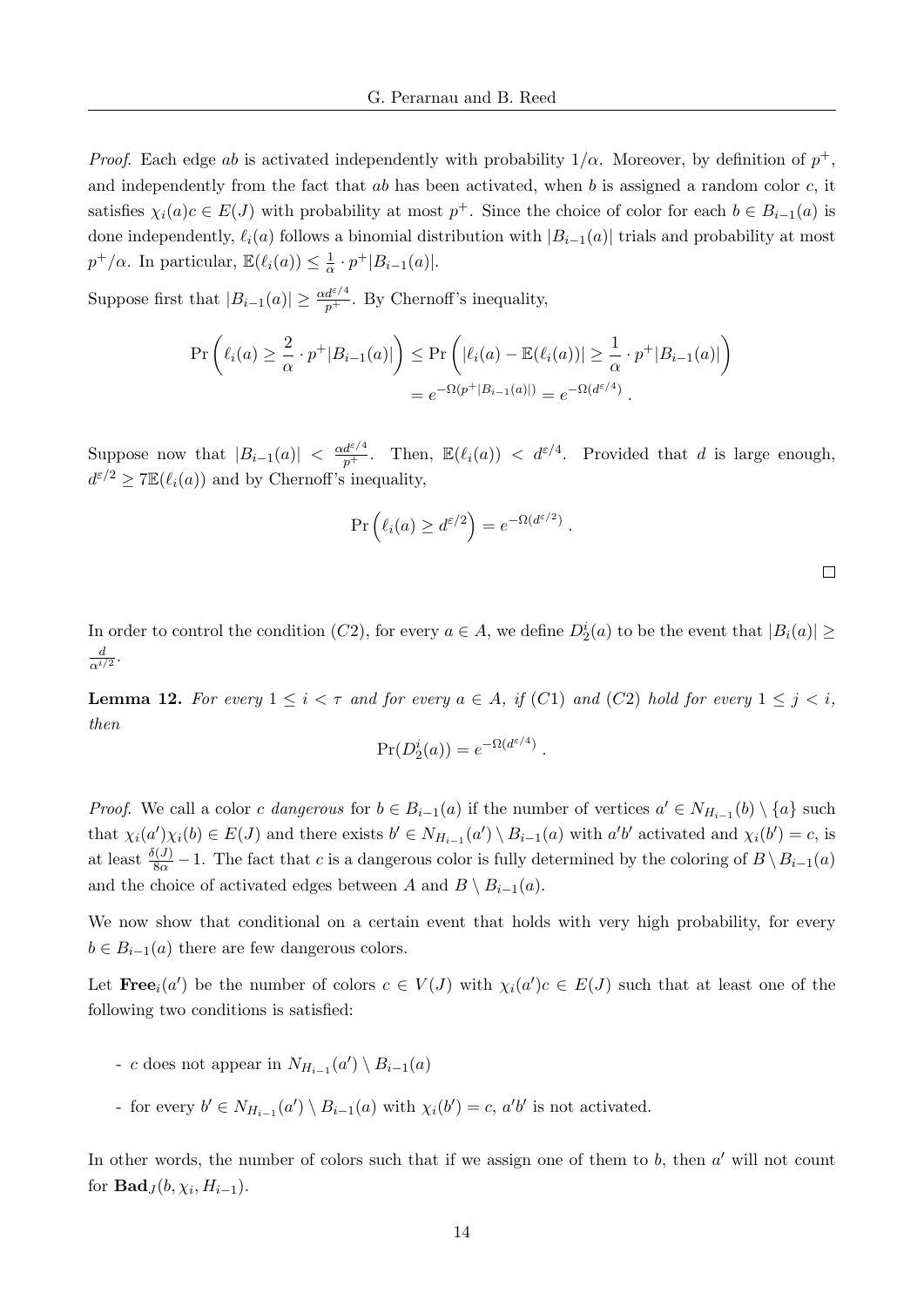Let E be the event that  $\textbf{Free}_i(a') \geq (1 - \frac{1}{\alpha})$  $\frac{1}{\alpha}$ )  $\delta(J)$ , for every  $a' \in N^2_{H_{i-1}}(a)$ . Observe that the event E only depends on the coloring of A, the one of  $B \setminus B_{i-1}(a)$  and the activated edges between A and  $B \setminus B_{i-1}(a)$ .

Next claim shows that the probability of  $E$  is very large.

<span id="page-15-0"></span>**Claim 13.** If (C1) and (C2) are satisfied for every  $1 \leq j \leq i$ , then  $Pr(E) = 1 - e^{-\Omega(d^{\epsilon/4})}$ .

*Proof.* Observe that  $\textbf{Free}_i(a')$  can be controlled with  $\ell_j(a')$ , for  $j \leq i$ . Since  $(C1)$  is satisfied for every  $j \leq i$ , we have that  $\ell_j(a') \leq \max\left\{\frac{2}{\alpha} \cdot p^+|B_j(a')|, d^{\epsilon/2}\right\}$ . Moreover, by Lemma [13,](#page-15-0)  $D_1^i(a')$ does not hold with probability at least  $1 - e^{-\Omega(d^{\epsilon/4})}$ . Recall that  $D_1^i(a')$  is defined as  $\ell_i(a')$  <  $\max\left\{\frac{2}{\alpha}\cdot p^+|B_i(a')|, d^{\epsilon/2}\right\}$ . A union bound shows that this is true for all  $a'\in N^2_{H_{i-1}}(a)$  with probability  $1-e^{-\Omega(d^{\epsilon/4})}.$ 

Since  $(C2)$  holds for every  $j < i$  and  $|B_i(a')| \leq |B_{i-1}(a')|$ , we have that  $\sum_{j=1}^i |B_j(a')| \leq 2d$ . Thus, for every  $a' \in N^2_{H_{i-1}}(a)$  we obtain

**Free**<sub>i</sub>(a') 
$$
\ge \delta(J) - \sum_{j=1}^{i} \ell_j(a') \ge \delta(J) - \frac{4}{\alpha} \cdot p^+d \ge \left(1 - \frac{1}{\alpha}\right) \delta(J)
$$
,

where we used that  $\alpha \geq 25\beta^2$  in the last inequality. We conclude that E is satisfied with probability  $1-e^{-\Omega(d^{\epsilon/4})}.$  $\Box$ 

Moreover, the event  $E$  allow us to control the number of dangerous colors for the neighbors of  $a$ .

<span id="page-15-1"></span>**Claim 14.** If E is satisfied, then for each  $b \in N_{H_{i-1}}(a)$ , the number of dangerous colors for b is at most 9d.

*Proof.* Since E implies  $\textbf{Free}_i(a') \geq (1 - \frac{1}{\alpha})$  $\frac{1}{\alpha}$ )  $\delta(J)$  for every  $a' \in N_{H_{i-1}}(b) \setminus \{a\}$ , we have that there are at most  $\frac{\delta(J)}{\alpha} \cdot d_{H_{i-1}}(b)$  edges  $a'b'$  with  $\chi_i(a')\chi_i(b') \in E(J)$ . Recall that if c is dangerous for b, then there are at least  $\frac{\delta(J)}{8\alpha} - 1$  vertices  $a' \in N_{H_{i-1}}(b) \setminus \{a\}$  that are incident to an (activated) edge  $a'b'$  with  $\chi_i(a')\chi_i(b') \in E(J)$  and  $\chi_i(b') = c$ .

Thus, the number of dangerous colors is at most,

$$
\frac{\frac{\delta(J)}{\alpha} \cdot d_{H_{i-1}}(b)}{\frac{\delta(J)}{8\alpha} - 1} \le 9d.
$$

Let us prove that the probability  $|B_i(a)|$  is large is exponentially small. Let X be the number of vertices  $b \in B_{i-1}(a)$  that satisfy at least one of these two conditions,

(F1) there exists  $b' \in N_{H_{i-1}}(a) \setminus \{b\}$  with  $\chi_i(b') = \chi_i(b)$ ,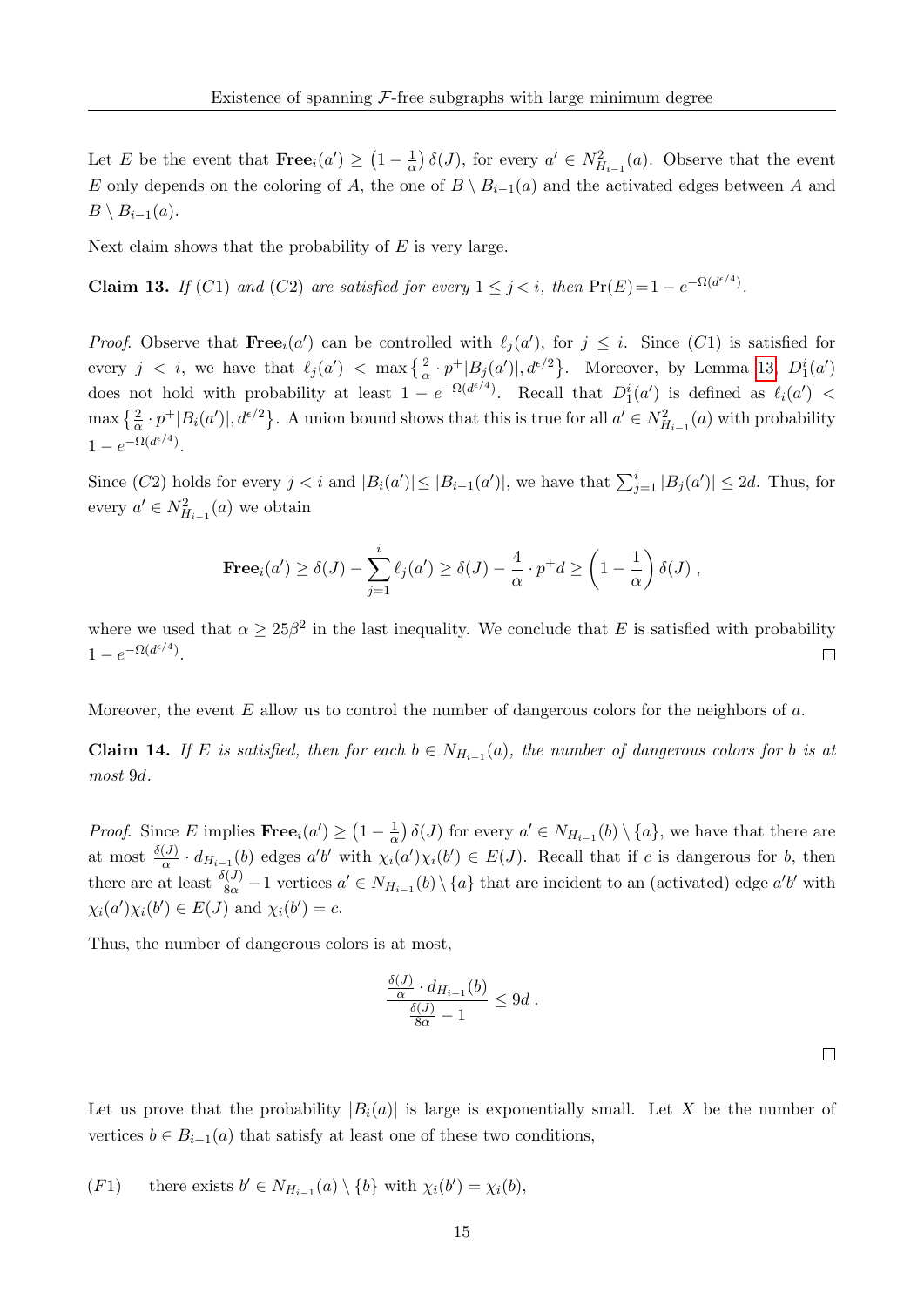$(F2)$   $\chi_i(b)$  is a dangerous color for b.

We claim that  $|B_i(a)| \leq X$ . Suppose that b does not satisfy  $(F1)$  and  $(F2)$ . Since  $(F1)$  does not hold. all the other vertices in  $B_{i-1}(a)$  have a color different from  $\chi_i(b)$ . Together with (F2) not holding, we obtain that **Bad**  $J(b, \chi_i, H_{i-1}) \leq \frac{\delta(J)}{8\alpha}$  $\frac{8a}{8a}$  and b retains its color.

Thus, we will show that  $X$  is small with very high probability. Indeed, it will suffice to show it in the case that the event E holds. We fix a coloring on  $B \setminus B_{i-1}(a)$  and an activation of edges between A and  $B \setminus B_{i-1}(a)$  that is compatible with E and show that, conditional on that, X is concentrated. Recall that the choice of the coloring of  $B \ B_{i-1}(a)$  and of the activation of the edges between A and  $B \setminus B_{i-1}(a)$  fully determines whether E is satisfied.

For  $b \in B_{i-1}(a)$ , the probability that  $\chi_i(b)$  is assigned a color that already appears in  $N_{H_{i-1}}(a)$  (that is, of condition  $(F1)$ ) is at most  $1/\alpha$ , since  $d(a) \leq d$  and there are  $\alpha d$  colors. Since E is satisfied, by Claim [14,](#page-15-1) for each  $b \in B_{i-1}(a)$  there are at most 9d dangerous colors. Thus, the probability that b is assigned a dangerous color is at most  $9/\alpha$ .

By the hypothesis of the lemma,  $(C2)$  holds for  $i-1$  and there are  $|B_{i-1}(a)| \le d/\alpha^{(i-1)/2}$  candidates for X. Hence, conditional on  $\chi_i(B \setminus B_{i-1}(a))$  and on the activation of edges,

$$
\mathbb{E}(X) \le \frac{10}{\alpha} \cdot |B_{i-1}(a)| \le 10\alpha^{-1/2} \cdot \frac{d}{\alpha^{i/2}}.
$$

As in the proof of Lemma [8,](#page-8-0) by changing the color of a vertex  $b \in B_{i-1}(a)$  one can change X by at most 2 and, if  $X \geq s$ , then there exists a set of s colored vertices that certifies  $X \geq s$ . By applying Talagrand's inequality to X with  $c_1 = 2$  and  $c_2 = 1$ , and conditional on  $\chi_i(B \setminus B_{i-1}(a))$  and on the activation of edges,

$$
\Pr(D_2^i(a)) \le \Pr\left(X \ge \frac{d}{\alpha^{i/2}}\right) \le \Pr\left(|X - \mathbb{E}(X)| > \left(1 - 10\alpha^{-1/2}\right)\frac{d}{\alpha^{i/2}}\right)
$$

$$
= e^{-\Omega(d/\alpha^{i/2})} = e^{-\Omega(d^{\varepsilon/2})},
$$

if  $\alpha \geq 400$ . Since the previous statement holds for any choice of  $\chi_i(B \setminus B_{i-1}(a))$  and of activation of edges that are compatible with  $E$ , it also holds if we only condition on  $E$ . Since by Claim [13,](#page-15-0)  $Pr(E) = 1 - e^{-\Omega(d^{\epsilon/4})}$ , we obtain

$$
\Pr(D_2^i(a)) \le \Pr(\overline{E}) + \Pr(D_2^i(a) | E) = e^{-\Omega(d^{\varepsilon/4})}.
$$

 $\Box$ 

In order to control the condition  $(C3)$ , for every  $b \in B_{i-1} \setminus B_i$ , we define  $D_3^i(b)$  to be the event that  $d_{H_i}(b) \leq \frac{\delta(J)}{8\alpha^2}.$ 

<span id="page-16-0"></span>**Lemma 15.** For every  $b \in B_{i-1} \setminus B_i$ ,

$$
\Pr(D_3^i(b)) = e^{-\Omega(d^{\epsilon})}.
$$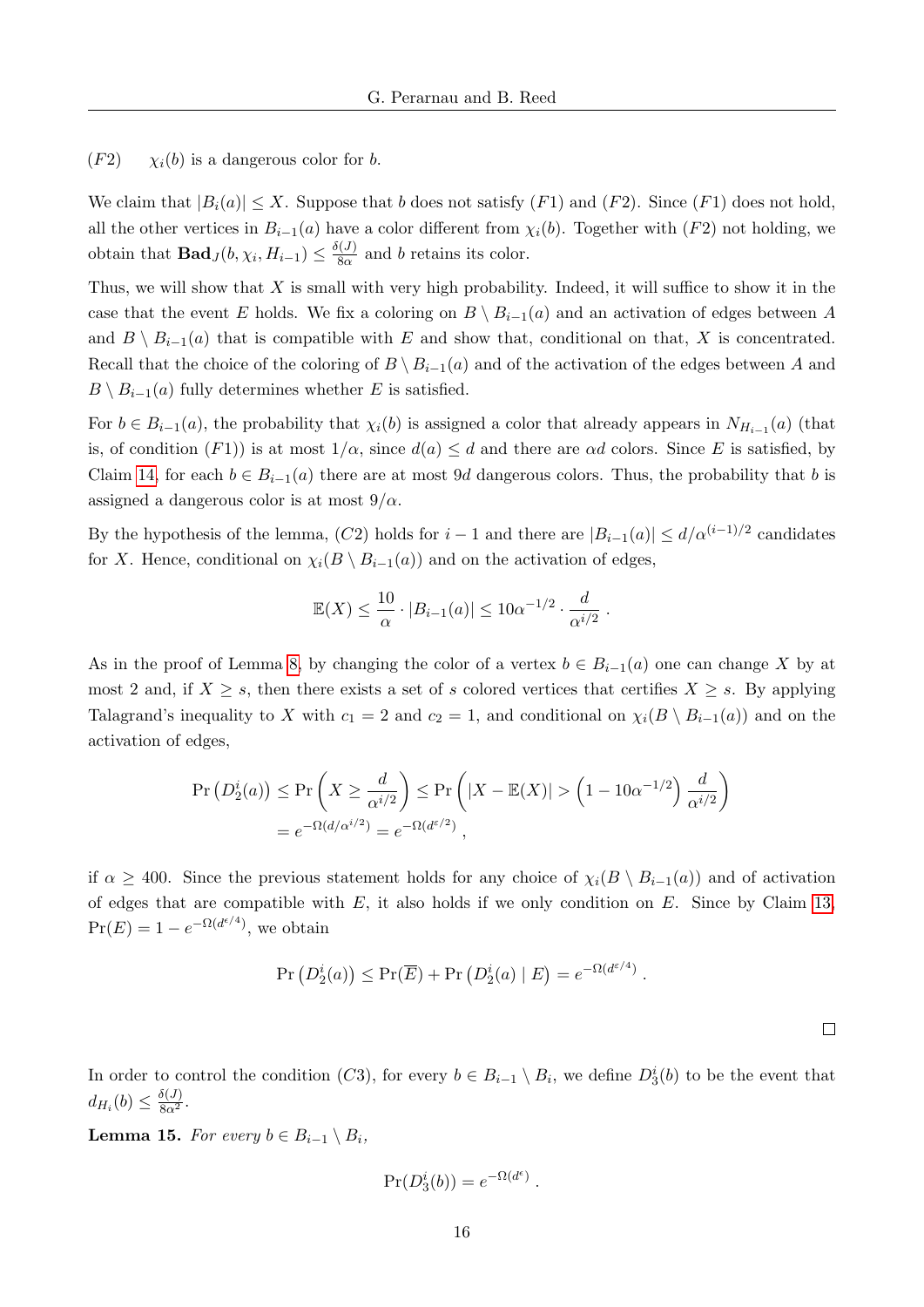*Proof.* If  $b \in B_{i-1} \setminus B_i$ , then  $\textbf{Bad}_J(b, \chi_i, H_{i-1}) \leq \frac{\delta(J)}{8\alpha}$  $\frac{\delta(J)}{8\alpha}$ ; that is, there are at most  $\frac{\delta(J)}{8\alpha}$  vertices  $a \in$  $N_{H_{i-1}}(b)$  with  $\chi_i(a)\chi_i(b) \in E(J)$  such that there exists  $b' \in N_{H_{i-1}}(a) \setminus \{b\}$  with  $ab'$  activated and  $\chi_i(b') = \chi_i(b)$ . By  $(P3)$  with  $c = \chi_i(b)$ , there are at least  $\frac{\delta(J)}{4\alpha}$  vertices  $a \in N_{H_{i-1}}(b)$  with  $\chi_i(a)\chi_i(b) \in$  $E(J)$ . Hence, there are at least  $\frac{\delta(J)}{8\alpha}$  vertices  $a \in N_{H_{i-1}}(b)$  with  $\chi_i(a)\chi_i(b) \in E(J)$  such that either b is the only neighbour of a with color  $\chi_i(b)$ , or if there is another neighbour b' with  $\chi_i(b') = \chi_i(b)$ , then  $ab'$  is not activated and will be deleted in the case that  $b'$  retained its color.

We activate every such edge ab independently with probability  $1/\alpha$ . Therefore, the probability that  $d_{H_i}(b)$  is smaller than k is at most the probability that a Binomial random variable with  $\frac{\delta(J)}{8\alpha}$  trials and probability  $1/\alpha$  is smaller than k. Since  $\delta(J) \geq d^{\epsilon}$ , Chernoff's inequality implies that,

$$
Pr(D_3^i(b)) = Pr\left(d_{H_i}(b) \le \frac{\delta(J)}{16\alpha^2}\right) = e^{-\Omega(d^{\epsilon})}.
$$

.

In order to control the condition  $(C4)$ , for every  $a \in A$ , we define  $D_4^1(a)$  to be the event that the degree of a to  $B \setminus B_1$  in  $H_1$  is at most  $\frac{\delta(J)}{16\alpha^2}$ , that is  $|N_{H_1}(a) \cap (B \setminus B_1)| \leq \frac{\delta(J)}{16\alpha^2}$ .

<span id="page-17-0"></span>**Lemma 16.** For every  $a \in A$ ,

$$
\Pr(D_4^1(a)) = e^{-\Omega(d^\epsilon)}
$$

*Proof.* Note that in the first iteration of Phase II we can color B in the following equivalent way:

- *i*) Color each vertex in  $B \setminus N_{H_0}(a)$  independently.
- ii) Color each vertex in  $N_{H_0}(a)$  independently.
- iii) Keep the color classes in  $B \setminus N_{H_0}(a)$  but permute the colors assigned to each class.

After the step i), we say that a color class  $C \subseteq B \setminus N_{H_0}(a)$  (with no color assigned, yet) is *dangerous* for  $b \in N_{H_0}(a)$  if there are at least  $\frac{\delta(J)}{8\alpha} - 1$  activated edges  $a'b'$  with  $a' \in N_{H_0}(b) \setminus \{a\}$  and  $b' \in C$ . For a  $b \in N_{H_0}(a)$ , we consider the following set of conditions,

- (F1) there exists  $b' \in N_{H_0}(a) \setminus \{b\}$  with  $\chi_1(b') = \chi_1(b)$ ,
- $(F2)$   $\chi_1(b)$  is a dangerous color for b,

$$
(F3) \qquad \chi_1(a)\chi_1(b) \notin E(J).
$$

Let Y be the number of vertices  $b \in N_{H_0}(a)$  that do not satisfy  $(F1)$ ,  $(F2)$  and  $(F3)$ .

Observe that the number of vertices  $b \in N_{H_0}(a)$  that do not satisfy  $(F1)$  and  $(F3)$  is determined by the coloring of  $N_{H_0}(a)$  (step ii)). The number of vertices that do not satisfy  $(F2)$  is determined by the final coloring of  $B \setminus N_{H_0}(a)$  (steps i) and iii)) and the activation of the edges between A and  $B \setminus N_{H_0}(a)$ . We will use the fact these steps are independent to bound Y.

 $\Box$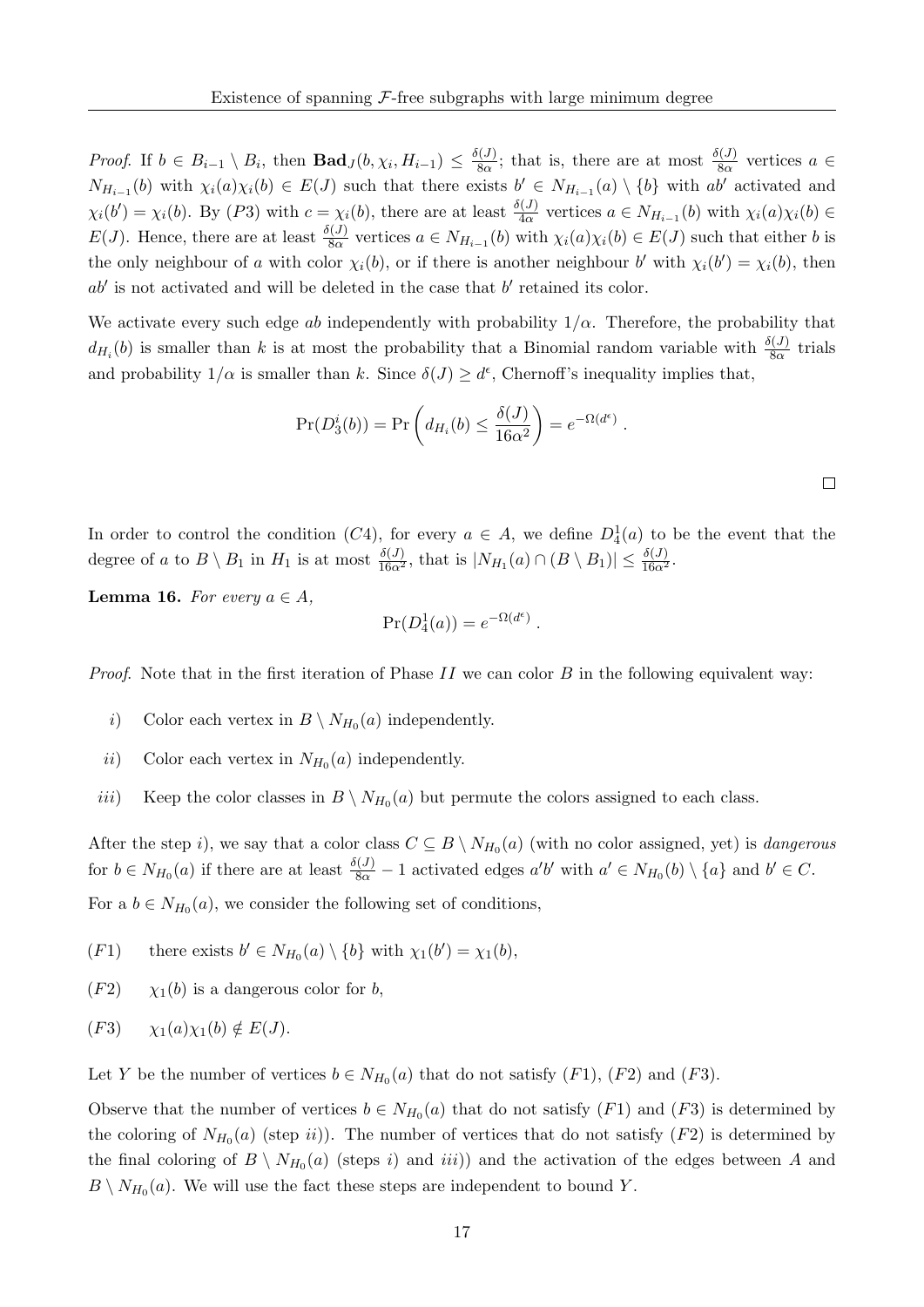Let Z be the number of vertices  $b \in N_{H_0}(a)$  that do not satisfy  $(F1)$  and  $(F3)$ . For a given vertex b, the probability that  $\chi_1(a)\chi_1(b) \in E(J)$  is at least  $p^- = \delta(J)/\alpha d$ . Given that a color has been assigned to b, the probability that this color is unique in  $N_{H_0}(a)$  is at least  $(1 - \frac{1}{\alpha d})^d \geq 1 - 1/\alpha$ . Since  $d_{H_0}(a) \geq d/4$ , we have

$$
\mathbb{E}(Z) \ge \left(1 - \frac{1}{\alpha}\right) p^{-} d_{H_0}(a) \ge \frac{(1 - 1/\alpha)\delta(J)}{4\alpha}
$$

Similarly as in the proof of Lemma [8,](#page-8-0) we can apply Talagrand's inequality to obtain that

$$
\Pr\left(Z \le \frac{\delta(J)}{8\alpha}\right) \le e^{-\Omega(\delta(J))} \,. \tag{3}
$$

<span id="page-18-1"></span>.

To show that Y is typically large, consider M to be the set of vertices that do not satisfy  $(F1)$  and (F3). Let  $b \in M$ . At step *iii*), each color class will get assigned a random (and different) color and, if in the step  $i$ ) we have created a small number of dangerous color classes, it will be likely that b does not satisfy  $(F2)$ .

We define E to be the event that, for every  $a' \in N_{H_0}^2(a)$ , there are at most  $\frac{2d}{\alpha}$  activated edges  $a'b'$ with  $b' \notin N_{H_0}(a)$ . A simple use of Chernoff's inequality and a union bound, gives  $Pr(E) = 1 - e^{-\Omega(d)}$ . The event E is fully determined by the activation of edges between A and  $B \setminus N_{H_0}(a)$ . Moreover, it allows us to control the number of dangerous color classes.

<span id="page-18-0"></span>**Claim 17.** If E is satisfied, then for each  $b \in N_{H_0}(a)$ , the number of dangerous color classes for b is at most  $\alpha^{1/2}d$ .

*Proof.* Since E is satisfied, for any  $a' \in N_{H_0}(b)$ , there are at most  $2d/\alpha$  activated edges  $a'b'$  with  $b' \notin N_{H_0}(a)$ . Since  $N_{H_0}(b)$  is rainbow, there are at most  $\Delta(J) \leq \beta \delta(J)$  vertices  $a' \in N_{H_0}(b)$  with  $\chi_1(a')\chi_1(b) \in E(J)$  (recall that  $\chi_1(b)$  has been fixed at step ii)). Therefore, there are at most  $\frac{2\beta}{\alpha}\delta(J)$ activated edges  $a'b'$  with  $a' \in N_{H_0}(b)$ ,  $\chi_1(a')\chi_1(b) \in E(J)$  and  $b' \notin N_{H_0}(a)$ .

Recall that a color class  $C \subseteq B \setminus N_{H_0}(a)$  is dangerous for b if there are at least  $\frac{\delta(J)}{8\alpha} - 1 \ge \frac{\delta(J)}{9\alpha}$  $rac{9\alpha}{9\alpha}$  activated edges  $a'b'$  with  $a' \in N_{H_0}(b)$ ,  $\chi_1(a')\chi_1(b) \in E(J)$  and  $b' \in C$ .

Thus, there are at most  $18\beta d \leq \alpha^{1/2}d$  dangerous color classes, as desired.

We now proceed to show that, conditional on  $E$ , most of the vertices in  $M$  do not satisfy  $(F2)$ . By Claim [17](#page-18-0) and since there are at least  $\alpha d$  colors, the probability that all the dangerous classes for b are assigned in step *iii*) a color different than  $\chi_1(b)$  is at least  $1 - \alpha^{-1/2}$ . Thus,

$$
\mathbb{E}(Y \mid E, M) \ge (1 - \alpha^{-1/2}) |M|.
$$

Observe that swapping the colors in two color classes of  $B \setminus N_{H_0}(a)$  can only change Y by at most 2, since every vertex in  $M$  has a unique color. We can use McDiarmid's inequality to prove that

$$
\Pr\left(Y \le (1 - 2\alpha^{-1/2})|M| \mid E, M\right) \le e^{-\Omega(|M|)}
$$

.

 $\Box$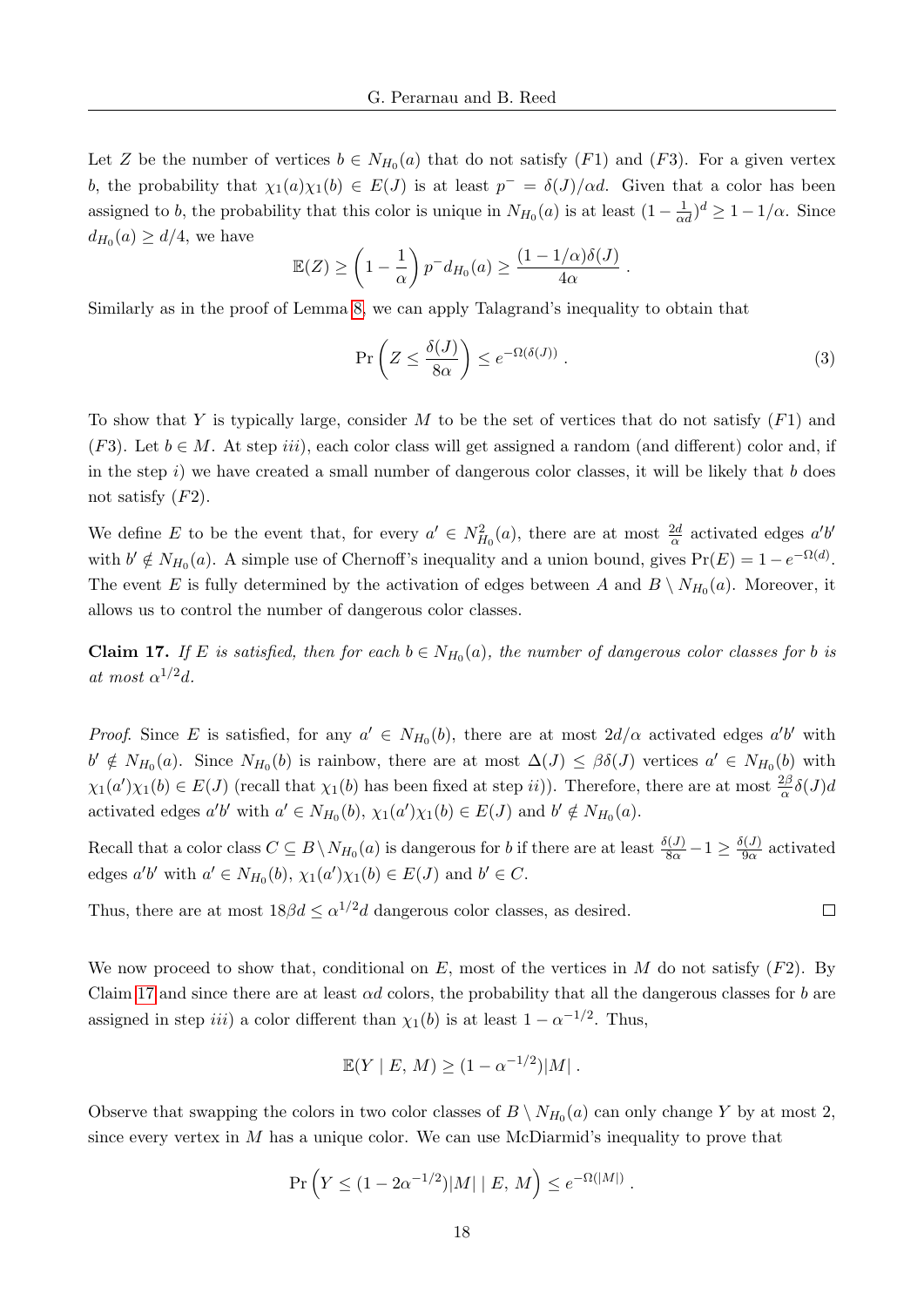Using [\(3\)](#page-18-1) and  $Pr(E) = 1 - e^{-\Omega(d)}$ , we obtain a bound on the unconditional probability,

$$
\Pr\left(Y \le \frac{(1 - 2\alpha^{-1/2})\delta(J)}{8\alpha}\right) \le e^{-\Omega(d^{\epsilon})},
$$

where we used that  $\delta(J) \geq d^{\epsilon}$ .

If  $b \in N_{H_0}(a)$  does not satisfy  $(F1)$ ,  $(F2)$  and  $(F3)$ , then  $b \in B \setminus B_1$ . The edge ab is retained in  $H_1$  if it was activated in  $H_0$ . Observe that the events  $(F1)$ ,  $(F2)$  and  $(F3)$  are independent of the activation of the edges between a and  $N_{H_0}(a)$ : (F1) and (F3) do not depend on edge activations, and  $(F2)$  only depends on the activation of edges between A and  $B \setminus N_{H_0}(a)$ . Such an edge ab is activated independently with probability  $1/\alpha$ . Using Chernoff's inequality we conclude the proof,

$$
Pr(D_4^1(a)) = Pr\left(|N_{H_1}(a) \cap (B \setminus B_1)| \leq \frac{\delta(J)}{16\alpha^2}\right) = e^{-\Omega(d^{\epsilon})}.
$$

<span id="page-19-1"></span>**Lemma 18.** Conditions  $(C1)$ ,  $(C2)$ ,  $(C3)$  and  $(C4)$  hold after the first iteration with positive probability.

*Proof.* By Lemmas [11,](#page-13-1) [12,](#page-14-0) [15](#page-16-0) and [16,](#page-17-0) we have  $Pr(D_k^1(a)) = e^{-\Omega(d^{\varepsilon/4})}$ , for every  $k \in \{1, 2, 3, 4\}$ . On the other hand,  $D_1^1(a)$ ,  $D_2^1(a)$ ,  $D_3^1(b)$  and  $D_4^1(a)$  are mutually independent from every other  $D_1^1(a')$ ,  $D_2^1(a')$ ,  $D_3^1(b')$  and  $D_4^1(a')$  such that a' (or b') is at distance larger than 6 from a (or b) in  $H_0$ . Thus, each event is mutually independent from all but at most  $4d^6$  other events. Since  $e^{-\Omega(d^{\varepsilon/4})} = O(d^{-7})$ , provided that d is large enough with respect to  $\epsilon$ ,  $\beta$  and  $\alpha$ , we can use the Local Lemma to show that after the first iteration,  $(C1)$ ,  $(C2)$ ,  $(C3)$  and  $(C4)$  hold with positive probability.  $\Box$ 

The same argument suffices to show the following.

<span id="page-19-0"></span>**Lemma 19.** Let  $1 \leq i < \tau$ . If (C1), (C2) and (C3) hold for every  $1 \leq j < i$ , then (C1), (C2) and (C3) hold after the i-th iteration with positive probability.

*Proof of Lemma [10.](#page-13-0).* Observe that  $(Q2)$  and  $(Q3)$  are satisfied deterministically, by Phases I and II of the coloring procedure.

We first show that Phase II stops with positive probability. By Lemma [19](#page-19-0) condition  $(C2)$  is satisfied with positive probability for every  $i \geq 1$ . Since the stopping condition of the iterative part of Phase II is  $|B_i(a)| \leq d^{\varepsilon/2}$  for every  $a \in A$ , with positive probability the iterative part of Phase II ends after  $O(\log d)$  iterations.

It remains to show that  $(Q1)$  is satisfied with positive probability at the end of Phase II. By Lemma [18,](#page-19-1) condition  $(C4)$  is satisfied after the first iteration. Hence,

$$
d_H(a) \geq |N_H(a) \cap (B \setminus B_1)| = |N_{H_1}(a) \cap (B \setminus B_1)| \geq \frac{\delta(J)}{16\alpha^2}.
$$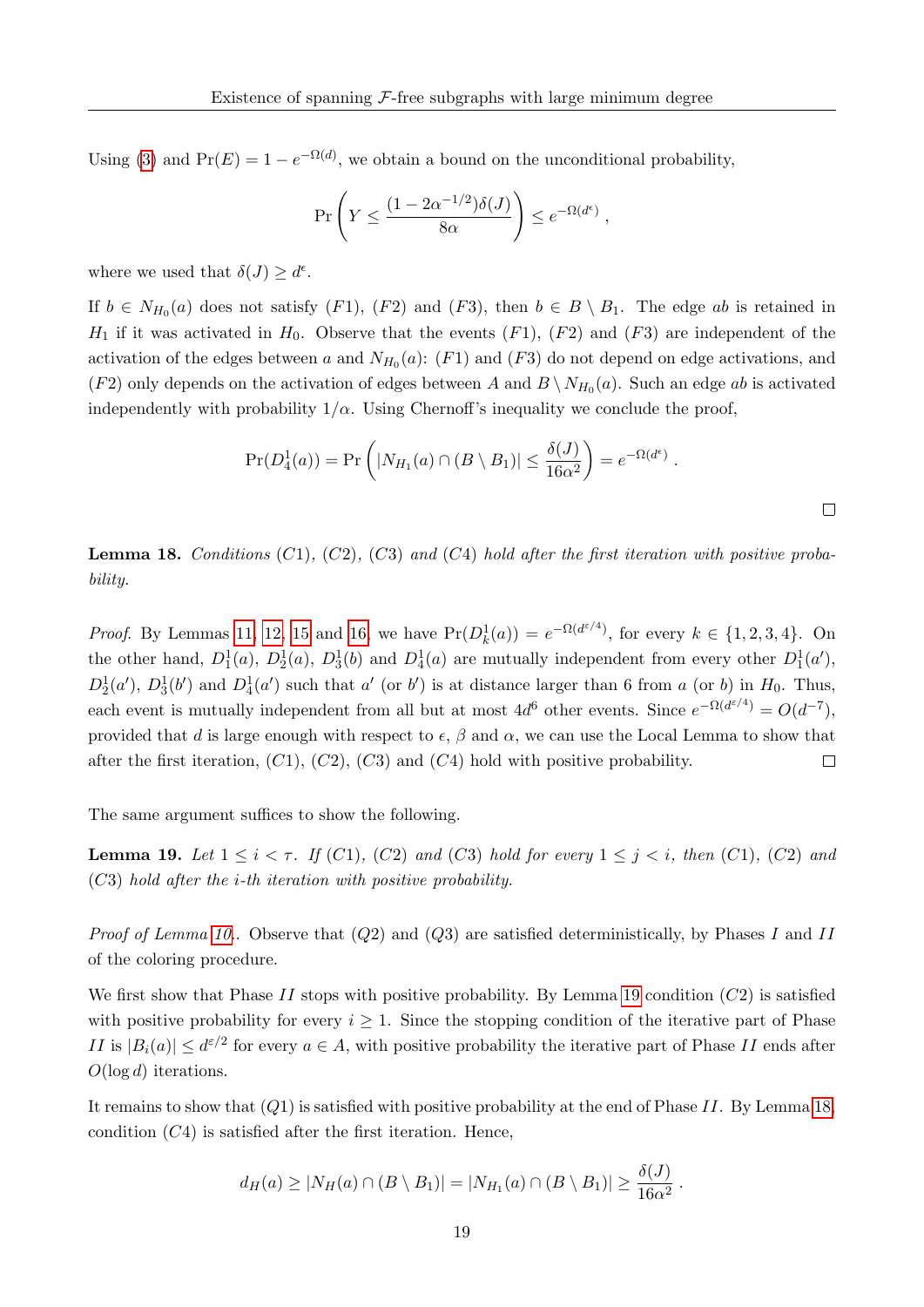Let us show that the degrees of  $b \in B$  in H are also large. First notice that the degree of a vertex  $b \in B$  only decreases in the iteration when b retains its color.

Suppose first that  $b \in B \setminus B_{\tau}$ . By Lemma [19,](#page-19-0) condition (C3) is satisfied at every iteration. Therefore,

$$
d_H(b) \ge \frac{\delta(J)}{16\alpha^2} .
$$

Now suppose that  $b \in B_{\tau}$ . Then  $b = b_i$ , for some  $i \geq \tau + 1$ . Recall that Phase II assigns to  $b_i$  the color that minimizes  $\text{Bad}_{J}(b_i, \chi_{i-1}, H_{i-1})$ . First, we show that for every  $a \in A$ ,  $d_{H_{i-1}}(a)$  is not too large. By Lemma [19,](#page-19-0)  $(C2)$  holds at each iteration, which implies that the number of uncolored neighbors decreases exponentially fast (in particular,  $\tau = O(\log d)$ ). Recall that since J is β-almost regular.  $\Delta(J) \leq \beta \delta(J)$ . Since (C1) and (C2) are satisfied at every iteration, we have

$$
|N_{H_{i-1}}(a) \cap (B \setminus B_{\tau})| \leq \sum_{i=1}^{\tau} \ell_i(a) \leq \sum_{i=1}^{\tau} \frac{2}{\alpha} p^+ |B_i(a)| + O(d^{\varepsilon/2} \log d)
$$
  

$$
\leq \left(\sum_{i=1}^{\infty} \frac{1}{\alpha^{i/2}}\right) \frac{2\Delta(J)}{\alpha^2 d} |B_0(a)| + O(d^{\varepsilon/2} \log d)
$$
  

$$
\leq \frac{4\Delta(J)}{\alpha^2} \leq \frac{\delta(J)}{2\alpha},
$$

provided that d is large enough and since  $\alpha \geq 25\beta^2$ . Here we also used that  $|B_0(a)| \leq d$ . By the definition of  $\tau$ , we also have  $|N_{H_{i-1}}(a) \cap B_{\tau}| = |B_{\tau}(a)| \leq d^{\varepsilon/2}$ . This implies that, for any  $i > \tau$ 

$$
d_{H_{i-1}}(a) \le \frac{\delta(J)}{2\alpha} + d^{\varepsilon/2} \le \frac{\delta(J)}{\alpha} \,. \tag{4}
$$

Now we can lower bound the degree of  $b_i$  in H. By [\(4\)](#page-20-0), there are at most  $\frac{\delta(J)d}{\alpha}$  edges in  $H_{i-1}$  incident to a neighbour of  $b_i$ . Thus, there is a color  $c \in V(J)$  such that if  $\chi_i(b_i) = c$ ,  $\text{Bad}_J(b_i, \chi_i, H_{i-1})$  is small, in fact

$$
|\{a \in N_{H_{i-1}}(b_i) : \exists b' \in N_{H_{i-1}}(b_i) \setminus \{b_i\} \text{ and } \chi_i(b') = c\}| \leq \frac{\delta(J)}{\alpha^2}.
$$

We set  $\chi_i(b_i) = c$  and delete all the edges  $ab_i$  for some  $a \in A$  that either may cause conflicts (at most  $\delta(J)/\alpha^2$  or  $\chi_i(a)\chi_i(b_i) \notin E(J)$ . Since property  $(P3)$  holds for every  $b \in B$  and every color  $c \in V(J)$ , the degree of  $b_i$  in  $H$  is

$$
d_H(b_i) \ge \frac{\delta(J)}{4\alpha} - \frac{\delta(J)}{\alpha^2} \ge \frac{\delta(J)}{16\alpha^2},
$$

provided that  $\alpha \geq 5$ .

<span id="page-20-0"></span> $\Box$ 

We conclude with the proof of the main theorem.

*Proof of Theorem [2.](#page-2-1).* Let H be the spanning subgraph and let  $\chi$  be the partial coloring of H provided by Lemma [10.](#page-13-0) For the sake of contradiction, suppose that H contains a locally injective copy of  $F \in \mathcal{F}$ . Consider the coloring of F induced by the colors given by  $\chi$  to the locally injective copy of F in H.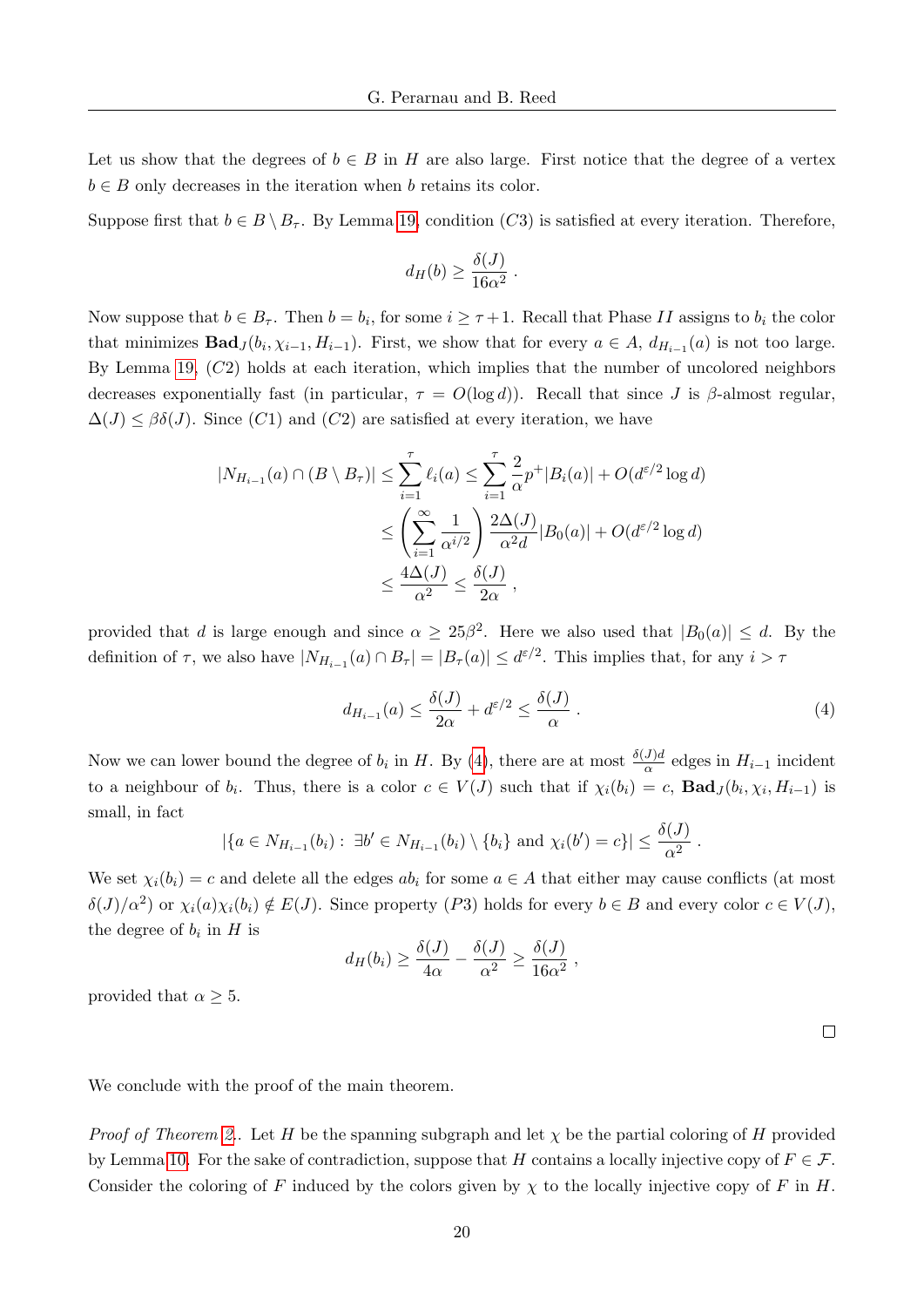Since for every edge ab in H we have  $\chi(a)\chi(b) \in E(J)$ , the coloring of F induces an homomorphism from F to J. Moreover, since for every vertex  $v \in V(H)$ ,  $N_H(v)$  is rainbow, this homomorphism is locally injective. However, hom<sup>\*</sup> $(F, J) = 0$  by the hypothesis of the theorem and we obtain a contradiction. Thus, hom<sup>\*</sup> $(F, H) = 0$ . Finally, the subgraph H also satisfies  $\delta(H) = \Omega(\delta(J))$ .  $\Box$ 

#### References

- <span id="page-21-6"></span>[1] N. Alon, L. Rónyai, and T. Szabó, *Norm-graphs: variations and applications*, Journal of Combinatorial Theory, Series B 76 (1999), no. 2, 280–290.
- <span id="page-21-3"></span>[2] W. G. Brown, On graphs that do not contain a Thomsen graph, Canadian Mathematical Bulletin 9 (1966), no. 2, 1–2.
- <span id="page-21-9"></span>[3] D. Conlon, J. Fox, and B. Sudakov, Large subgraphs without complete bipartite graphs, arXiv:1401.6711 (2014).
- <span id="page-21-10"></span>[4] D. Conlon, J. Fox, and B. Sudakov, Short proofs of some extremal results II, to appear in J. Combin. Theory Ser. B. (2015).
- <span id="page-21-11"></span>[5] M. Delcourt and A. Ferber, On a Conjecture of Thomassen, Electronic Journal of Combinatorics 22 (2015), no. 3, P3.2.
- <span id="page-21-12"></span>[6] P. Erdős, *Graph theory and probability I*, Canadian Journal of Mathematics 11 (1959), 34–38.
- <span id="page-21-13"></span>[7] P. Erdős, *Graph theory and probability II*, Canadian Journal of Mathematics 13 (1961), 346–352.
- <span id="page-21-8"></span>[8] P. Erdős, *Problem 1, Theory of Graphs*, Proc. Colloq., Tihany 1966 (1968), 361–362.
- <span id="page-21-2"></span>[9] P. Erdős, A. Rényi, and V. T. Sós, On a problem of graph theory, Studia Scientiarum Mathematicarum Hungarica 1 (1966), 215–235.
- <span id="page-21-7"></span>[10] P. Erdős and M. Simonovits, Some extremal problems in graph theory, Combinatorial theory and its applications, I (Proc. Colloq., Balatonfüred, 1969), North-Holland, Amsterdam, 1970, pp. 377–390.
- <span id="page-21-0"></span>[11] F. Foucaud, M. Krivelevich, and G. Perarnau, Large subgraphs without short cycles, SIAM Journal of Discrete Mathematics 29 (2015), no. 1, 65–78.
- <span id="page-21-1"></span>[12] Z. Füredi and M. Simonovits, The history of degenerate (bipartite) extremal graph problems, Erdős Centennial, Springer, 2013, pp. 169–264.
- <span id="page-21-5"></span>[13] János Kollár, Lajos Rónyai, and Tibor Szabó, Norm-graphs and bipartite turán numbers, Combinatorica 16 (1996), no. 3, 399–406.
- <span id="page-21-4"></span>[14] T. Kővári, V. T. Sós, and P. Turán, On a problem of K. Zarankiewicz, Colloquium Mathematicae 3 (1954), no. 1, 50–57.